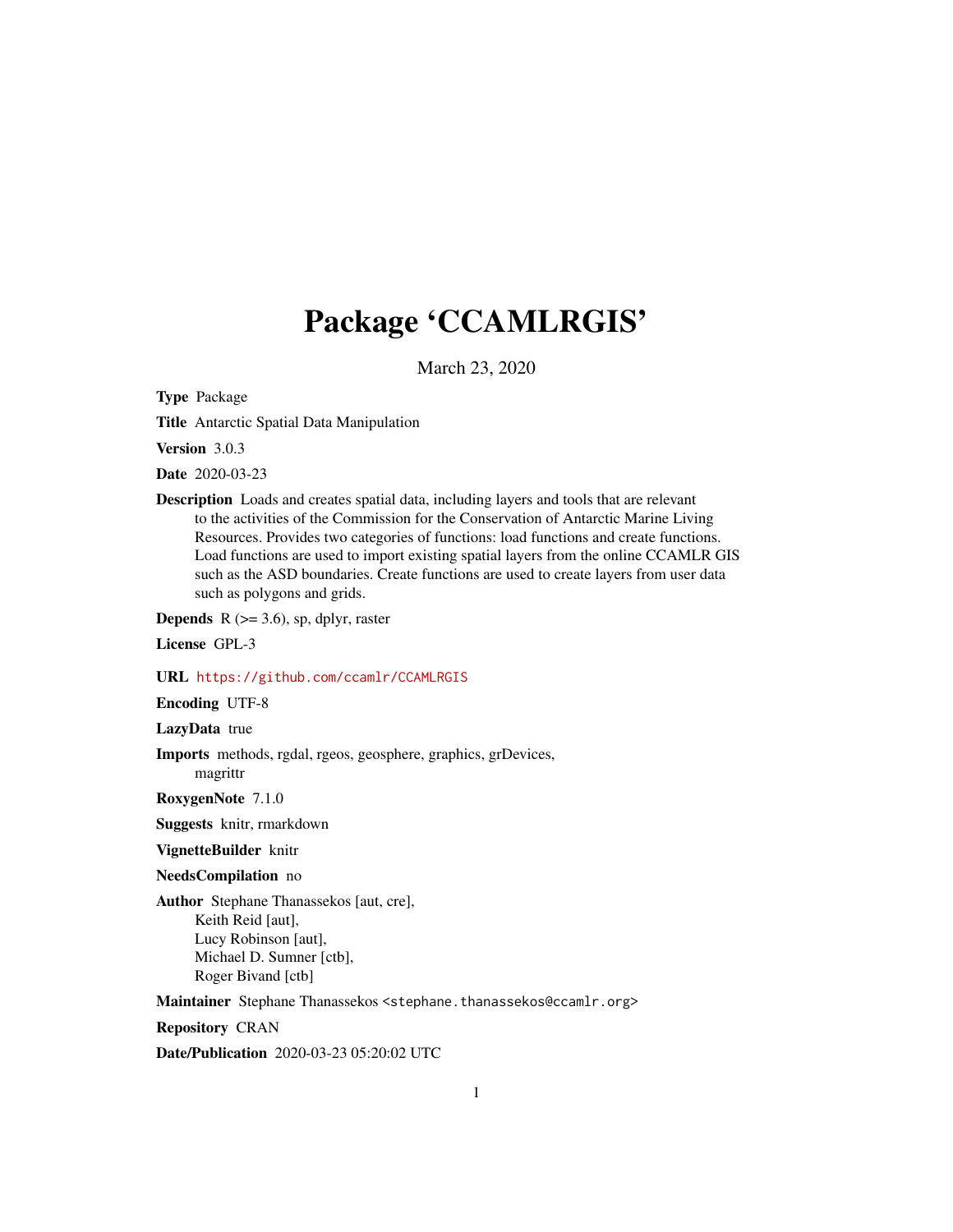# <span id="page-1-0"></span>R topics documented:

| add col                                                                                                         | $\overline{2}$ |
|-----------------------------------------------------------------------------------------------------------------|----------------|
|                                                                                                                 | $\overline{4}$ |
|                                                                                                                 | 6              |
| add RefGrid                                                                                                     | 8              |
| $assign\_areas \dots \dots \dots \dots \dots \dots \dots \dots \dots \dots \dots \dots \dots \dots \dots \dots$ | 9              |
|                                                                                                                 | 11             |
|                                                                                                                 | 12             |
|                                                                                                                 | 12             |
| Coast                                                                                                           | 13             |
|                                                                                                                 | 14             |
| create Points                                                                                                   | 16             |
|                                                                                                                 | 17             |
|                                                                                                                 | 19             |
|                                                                                                                 | 21             |
|                                                                                                                 | 23             |
|                                                                                                                 | 24             |
|                                                                                                                 | 25             |
|                                                                                                                 | 25             |
|                                                                                                                 | 26             |
|                                                                                                                 | 27             |
|                                                                                                                 | 28             |
|                                                                                                                 | 29             |
|                                                                                                                 | 29             |
|                                                                                                                 | 30             |
|                                                                                                                 | 31             |
|                                                                                                                 | 32             |
|                                                                                                                 | 32             |
| $load$ RBs $\ldots$                                                                                             | 33             |
| load RefAreas                                                                                                   | 34             |
|                                                                                                                 | 35             |
|                                                                                                                 | 36             |
|                                                                                                                 | 36             |
| PolvData                                                                                                        | 37             |
|                                                                                                                 | 38             |
|                                                                                                                 | 39             |
|                                                                                                                 |                |
|                                                                                                                 | 40             |

### **Index**

<span id="page-1-1"></span> $add\_col$ 

Add colors

### Description

Given an input variable, generates either a continuous color gradient or color classes. To be used in conjunction with add\_Cscale.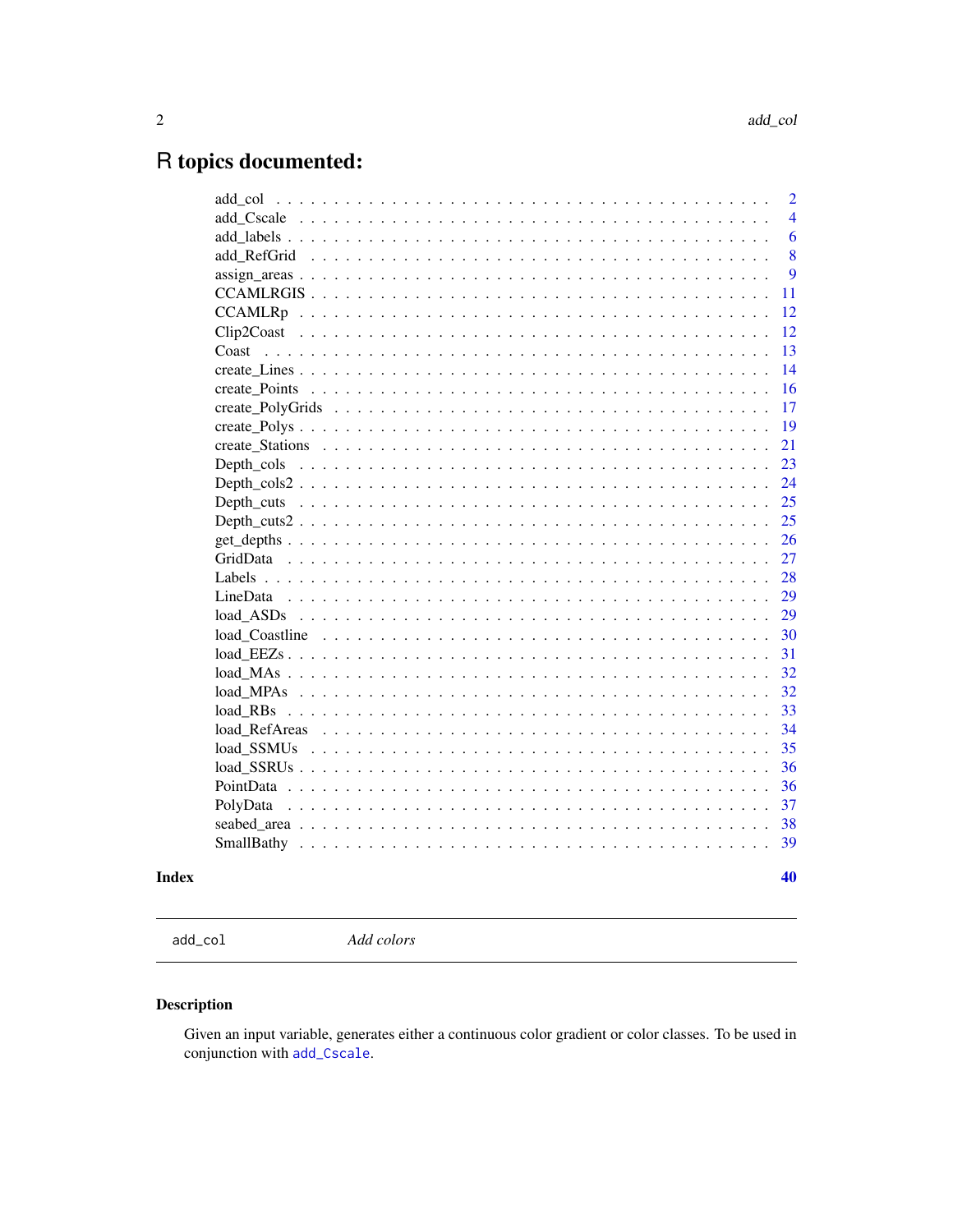#### <span id="page-2-0"></span>add\_col 3

#### Usage

 $add\_col(var, cuts = 100, colors = c("green", "yellow", "red"))$ 

#### **Arguments**

| var  | numeric vector of the variable to be colorized. Either all values (in which case<br>all values will be assigned to a color) or only two values (in which case these<br>are considered to be the range of values).       |
|------|-------------------------------------------------------------------------------------------------------------------------------------------------------------------------------------------------------------------------|
| cuts | numeric, controls color classes. Either one value (in which case cuts equally<br>spaced color classes are generated) or a vector (in which cases irregular color<br>classes are generated e.g. $c(-10, 0, 100, 2000)$ . |
| cols | character vector of colors (see R standard color names here), cols are interpo-<br>lated along cuts. Color codes as such generated, for example, by rgb may also<br>be used.                                            |

### Value

list containing the colors for the variable var (given as \$varcol in the output) as well as the single cols and cuts, to be used as inputs in [add\\_Cscale](#page-3-1).

#### See Also

[add\\_Cscale](#page-3-1), [create\\_PolyGrids](#page-16-1), [R colors.](http://www.stat.columbia.edu/~tzheng/files/Rcolor.pdf)

### Examples

#Example 1: add color to points

```
MyPoints=create_Points(PointData)
MyCols=add_col(MyPoints$Nfishes) #With default cols and cuts
plot(MyPoints,pch=21,bg=MyCols$varcol,cex=2)
```

```
MyCols=add_col(MyPoints$Nfishes,cols=c('blue','red')) #With custom colors - here from blue to red
plot(MyPoints,pch=21,bg=MyCols$varcol,cex=2)
```
MyCols=add\_col(MyPoints\$Nfishes,cols=c('blue','red'),cuts=3) #With custom colors and fewer classes plot(MyPoints,pch=21,bg=MyCols\$varcol,cex=2)

#Example 2: add color to a grid, using custom cuts and colors, and adding a color scale (add\_Cscale)

```
#Step 1: Generate your grid
MyGrid=create_PolyGrids(GridData,dlon=2,dlat=1)
```

```
#Step 2: Inspect your grid data (e.g. sum of Catch) to determine whether irregular cuts are required
hist(MyGrid$Catch_sum,100)
#In this case (heterogeneously distributed data) irregular cuts would be preferable
```

```
#Step 3: Generate colors according to the desired classes (cuts)
Gridcol=add_col(MyGrid$Catch_sum,cuts=c(0,50,100,500,2000,3500),cols=c('yellow','purple'))
```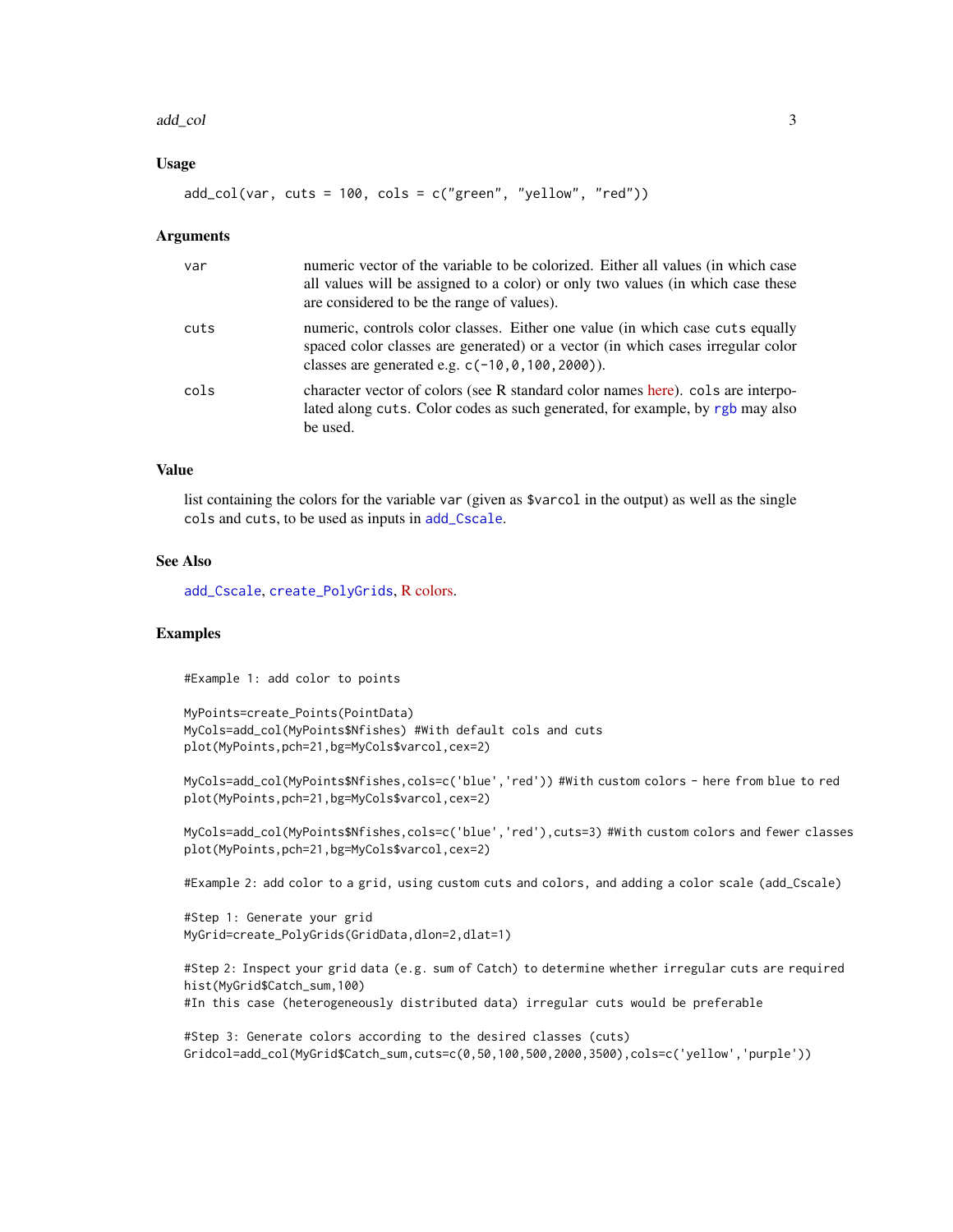```
#Step 4: Plot result and add color scale
Mypar=par(mai=c(0,0,0,2)) #Figure margins as c(bottom, left, top, right)
plot(MyGrid,col=Gridcol$varcol) #Use the colors generated by add_col
#Add color scale using cuts and cols generated by add_col
add_Cscale(title='Sum of Catch (t)',cuts=Gridcol$cuts,cols=Gridcol$cols,width=33)
par(Mypar)
```
<span id="page-3-1"></span>add\_Cscale *Add a color scale*

#### Description

Adds a color scale to plots. Default behavior set for bathymetry. May also be used to place a [legend](#page-0-0).

### Usage

```
add_Cscale(
 pos = "1/1",title = "Depth (m)",
 width = 18,
 height = 70,
 cuts = Depth_cuts,
  cols = Depth_cols,
 minVal = NA,maxVal = NA,
  fontsize = 1,
 offset = 100,
  1wd = 1,
 mode = "Cscale"
)
```
### Arguments

| pos    | character, indicating the vertical position of the color scale (which is always<br>on the right side of plots). if pos="1/1", the color scale will be centered.<br>if pos= $7/2$ , the color scale will in the top half of the plotting regions. if<br>pos="2/2", the color scale will in the bottom half of the plotting regions. |
|--------|------------------------------------------------------------------------------------------------------------------------------------------------------------------------------------------------------------------------------------------------------------------------------------------------------------------------------------|
| title  | character, title of the color scale.                                                                                                                                                                                                                                                                                               |
| width  | width of the color scale box, expressed in $\%$ of the width of the plotting region.                                                                                                                                                                                                                                               |
| height | height of the color scale box, expressed in % of the height of the plotting region.                                                                                                                                                                                                                                                |
| cuts   | numeric vector of color classes. May be generated via add_col.                                                                                                                                                                                                                                                                     |
| cols   | character vector of color names. May be generated via add_col.                                                                                                                                                                                                                                                                     |

<span id="page-3-0"></span>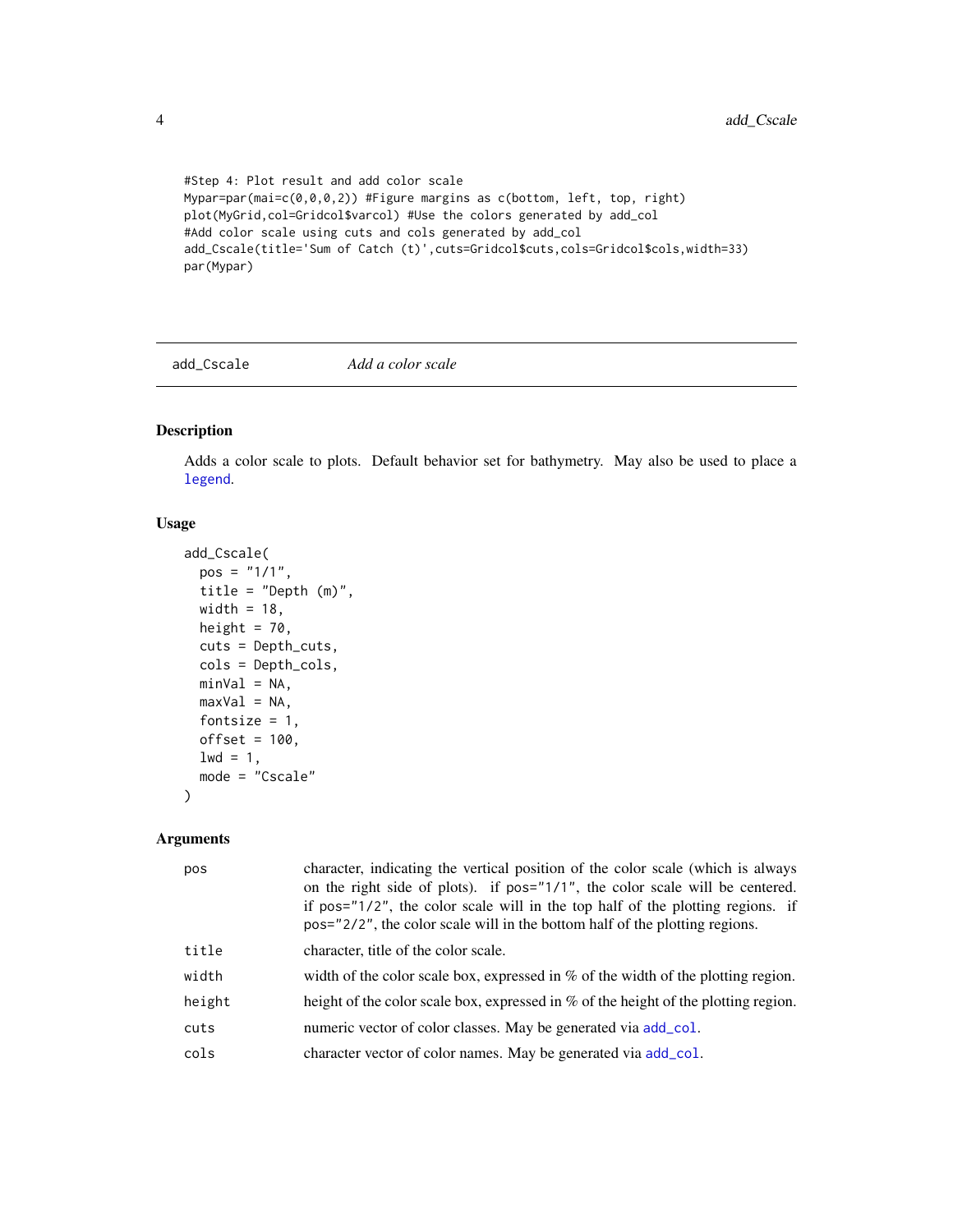### <span id="page-4-0"></span>add\_Cscale 5

| minVal   | If desired, the color scale may be generated starting from the value minVal. See<br>examples.                                                                                                                  |
|----------|----------------------------------------------------------------------------------------------------------------------------------------------------------------------------------------------------------------|
| maxVal   | If desired, the color scale may be generated up to the value maxVal. See exam-<br>ples.                                                                                                                        |
| fontsize | Size of the text in the color scale.                                                                                                                                                                           |
| offset   | Controls the horizontal position of the color scale. Increase to distance from the<br>plotting region.                                                                                                         |
| lwd      | thickness of lines.                                                                                                                                                                                            |
| mode     | if 'Cscale', the default, the function builds a color scale. if 'Legend', the func-<br>tion gives you the location of a legend, arguments pos, offset and height<br>may be used for adjustments. See examples. |

#### See Also

[SmallBathy](#page-38-1), [Depth\\_cuts](#page-24-1), [Depth\\_cols](#page-22-1), [add\\_col](#page-1-1), [Depth\\_cuts2](#page-24-2), [Depth\\_cols2](#page-23-1), [R colors,](http://www.stat.columbia.edu/~tzheng/files/Rcolor.pdf) [legend](#page-0-0).

#### Examples

```
#Example 1: simple bathymetry plot with color scale
Mypar=par(mai=c(0,0,0,1)) #plot margins as c(bottom, left, top, right)
plot(SmallBathy, breaks=Depth_cuts, col=Depth_cols, legend=FALSE,axes=FALSE,box=FALSE)
add_Cscale(height=95)
par(Mypar)
#' #Example 2: simple bathymetry plot with Fishable Depth range highlight and color scale
Mypar=par(mai=c(0,0,0,1)) #plot margins as c(bottom, left, top, right)
plot(SmallBathy, breaks=Depth_cuts2, col=Depth_cols2, legend=FALSE,axes=FALSE,box=FALSE)
add_Cscale(height=95,cuts=Depth_cuts2,cols=Depth_cols2)
par(Mypar)
#Example 3: Show only values greater than 'minVal'
Mypar=par(mai=c(0,0,0,1)) #plot margins as c(bottom, left, top, right),
plot(SmallBathy, breaks=Depth_cuts, col=Depth_cols, legend=FALSE,axes=FALSE,box=FALSE)
add_Cscale(minVal=-3200)
par(Mypar)
#Example 4: Show only values between 'minVal' and 'maxVal'
Mypar=par(mai=c(0,0,0,1)) #plot margins as c(bottom, left, top, right)
plot(SmallBathy, breaks=Depth_cuts, col=Depth_cols, legend=FALSE,axes=FALSE,box=FALSE)
add_Cscale(minVal=-3200,maxVal=-400)
par(Mypar)
#Example 5: Adding two color scales
#Bathymetry
Mypar=par(mai=c(0,0,0,1)) #plot margins as c(bottom, left, top, right)
plot(SmallBathy,breaks=Depth_cuts,col=Depth_cols,legend=FALSE,axes=FALSE,box=FALSE)
```
add\_Cscale(pos='1/2',height=45,maxVal=-1,minVal=-4000,fontsize=0.8)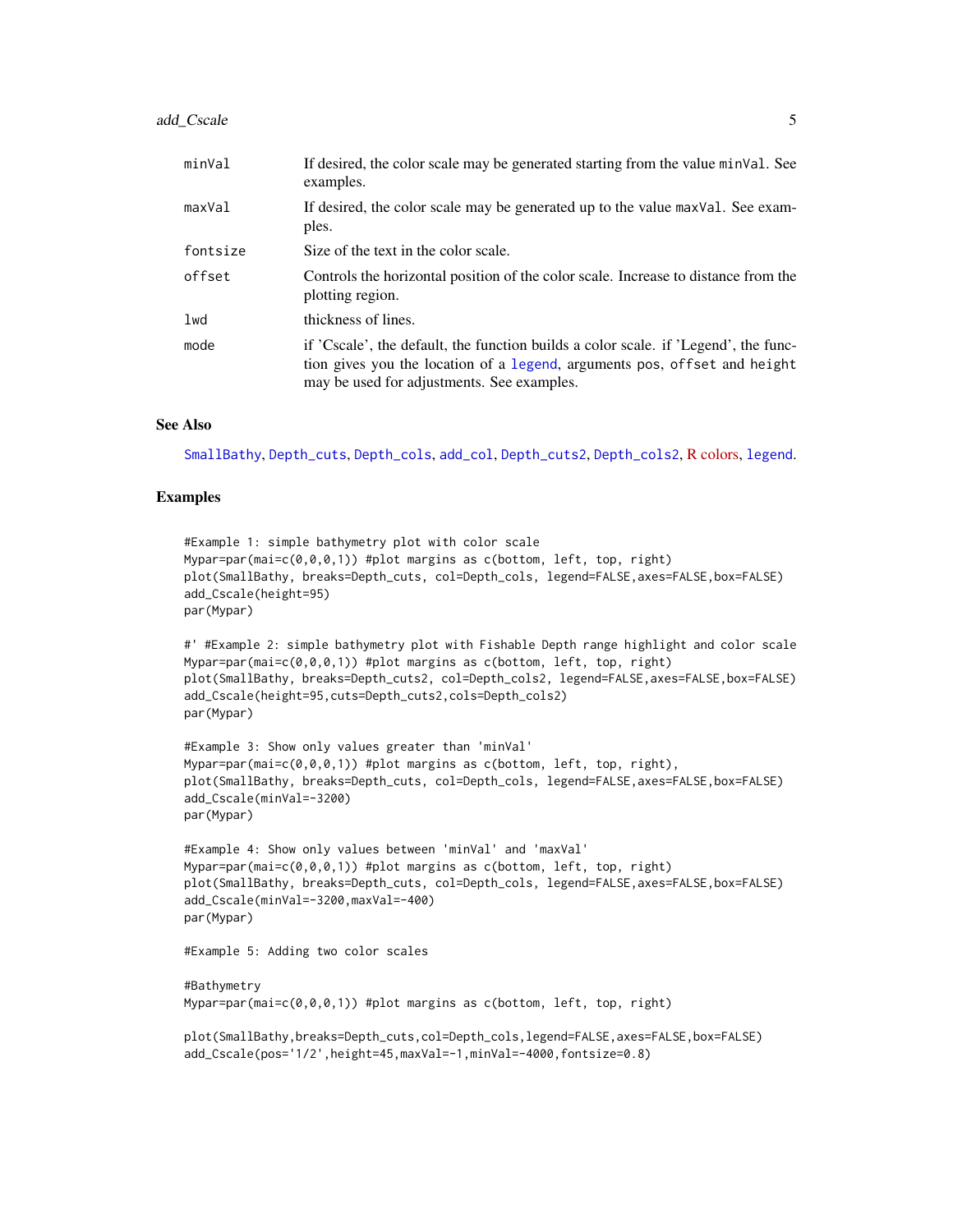```
6 and \mu and \mu and \mu and \mu and \mu and \mu and \mu and \mu and \mu and \mu and \mu and \mu and \mu and \mu and \mu and \mu and \mu and \mu and \mu and \mu and \mu and \mu and \mu and \mu a
```

```
#Some gridded data
MyGrid=create_PolyGrids(GridData,dlon=2,dlat=1)
Gridcol=add_col(MyGrid$Catch_sum,cuts=10)
plot(MyGrid,col=Gridcol$varcol,add=TRUE)
#Add color scale using cuts and cols generated by add_col, note the use of 'round'
add_Cscale(pos='2/2',height=45,title='Catch (t)',
           cuts=round(Gridcol$cuts,1),cols=Gridcol$cols,fontsize=0.8)
par(Mypar)
#Example 6: Adding a color scale and a legend
#Create some point data
MyPoints=create_Points(PointData)
#Crop the bathymetry to match the extent of MyPoints (extended extent)
BathyCr=raster::crop(SmallBathy,raster::extend(raster::extent(MyPoints),100000))
Mypar=par(mai=c(0,0,0,1)) #plot margins as c(bottom, left, top, right)
plot(BathyCr,breaks=Depth_cuts,col=Depth_cols,legend=FALSE,axes=FALSE,box=FALSE)
add_Cscale(pos='1/2',height=45,maxVal=-1,minVal=-4000,fontsize=0.8)
#Plot points with different symbols and colors (see ?points)
Psymbols=c(21,22,23,24)
Pcolors=c('red','green','blue','yellow')
plot(MyPoints[MyPoints$name=='one',],pch=Psymbols[1],bg=Pcolors[1],add=TRUE)
plot(MyPoints[MyPoints$name=='two',],pch=Psymbols[2],bg=Pcolors[2],add=TRUE)
plot(MyPoints[MyPoints$name=='three',],pch=Psymbols[3],bg=Pcolors[3],add=TRUE)
plot(MyPoints[MyPoints$name=='four',],pch=Psymbols[4],bg=Pcolors[4],add=TRUE)
#Add legend with position determined by add_Cscale
Loc=add_Cscale(pos='2/2',height=45,mode='Legend')
legend(Loc,legend=c('one','two','three','four'),title='Vessel',pch=Psymbols,pt.bg=Pcolors,xpd=TRUE)
par(Mypar)
```
<span id="page-5-1"></span>add\_labels *Add labels*

#### **Description**

Adds labels to plots. Three modes are available: In 'auto' mode, labels are placed at the centres of polygon parts of spatial objects loaded via the load\_ functions. Internally used in conjunction with [Labels](#page-27-1). In 'manual' mode, users may click on their plot to position labels. An editable label table is generated to allow fine-tuning of labels appearance, and may be saved for external use. To edit the label table, double-click inside one of its cells, edit the value, then close the table. In 'input' mode, a label table that was generated in 'manual' mode is re-used.

#### Usage

```
add_labels(
  mode = NULL,
```
<span id="page-5-0"></span>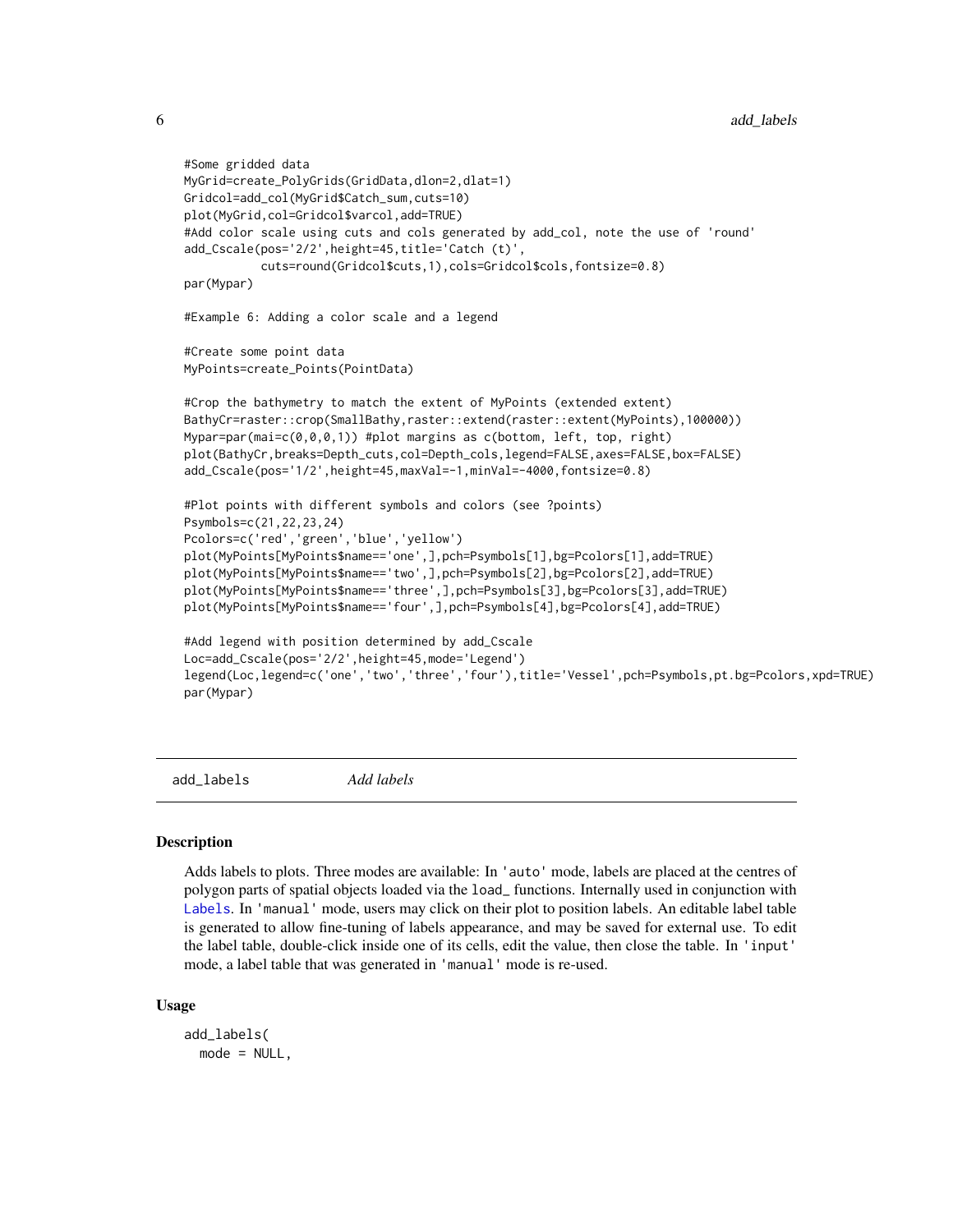#### <span id="page-6-0"></span>add\_labels 7

```
layer = NULL,
  fontsize = 1,
  fonttype = 1,
  angle = 0,
  col = "black"LabelTable = NULL
\lambda
```
### Arguments

| mode       | either 'auto', 'manual' or 'input'. See Description above.                                                                                          |
|------------|-----------------------------------------------------------------------------------------------------------------------------------------------------|
| laver      | in 'auto' mode, single or vector of characters, may only be one, some or all of:<br>c("ASDs","SSRUs","RBs","SSMUs","MAs","RefAreas","MPAs","EEZs"). |
| fontsize   | in 'auto' mode, size of the text.                                                                                                                   |
| fonttype   | in 'auto' mode, type of the text $(1 to 4)$ , where 1 corresponds to plain text, 2 to<br>bold face, 3 to italic and 4 to bold italic.               |
| angle      | in 'auto' mode, rotation of the text in degrees.                                                                                                    |
| col        | in 'auto' mode, color of the text.                                                                                                                  |
| LabelTable | in 'input' mode, a label table that was generated in 'manual' mode.                                                                                 |

### Value

Adds labels to plot. To save a label table generated in 'manual' mode, use: MyLabelTable=add\_labels(mode='auto'). To re-use that label table, use: add\_labels(mode='input',LabelTable=MyLabelTable).

### See Also

[Labels](#page-27-1), [load\\_ASDs](#page-28-1), [load\\_SSRUs](#page-35-1), [load\\_RBs](#page-32-1), [load\\_SSMUs](#page-34-1), [load\\_MAs](#page-31-1), [load\\_EEZs](#page-30-1), [load\\_RefAreas](#page-33-1), [load\\_MPAs](#page-31-2), [R colors.](http://www.stat.columbia.edu/~tzheng/files/Rcolor.pdf)

### Examples

```
#Example 1: 'auto' mode
#label ASDs in bold and red
ASDs=load_ASDs()
plot(ASDs)
add_labels(mode='auto',layer='ASDs',fontsize=1,fonttype=2,col='red')
#add MPAs and EEZs and their labels in large, green and vertical text
MPAs=load_MPAs()
EEZs=load_EEZs()
plot(MPAs,add=TRUE,border='green')
plot(EEZs,add=TRUE,border='green')
add_labels(mode='auto',layer=c('EEZs','MPAs'),fontsize=2,col='green',angle=90)
```
#Example 2: 'manual' mode (you will have to do it yourself) plot(SmallBathy)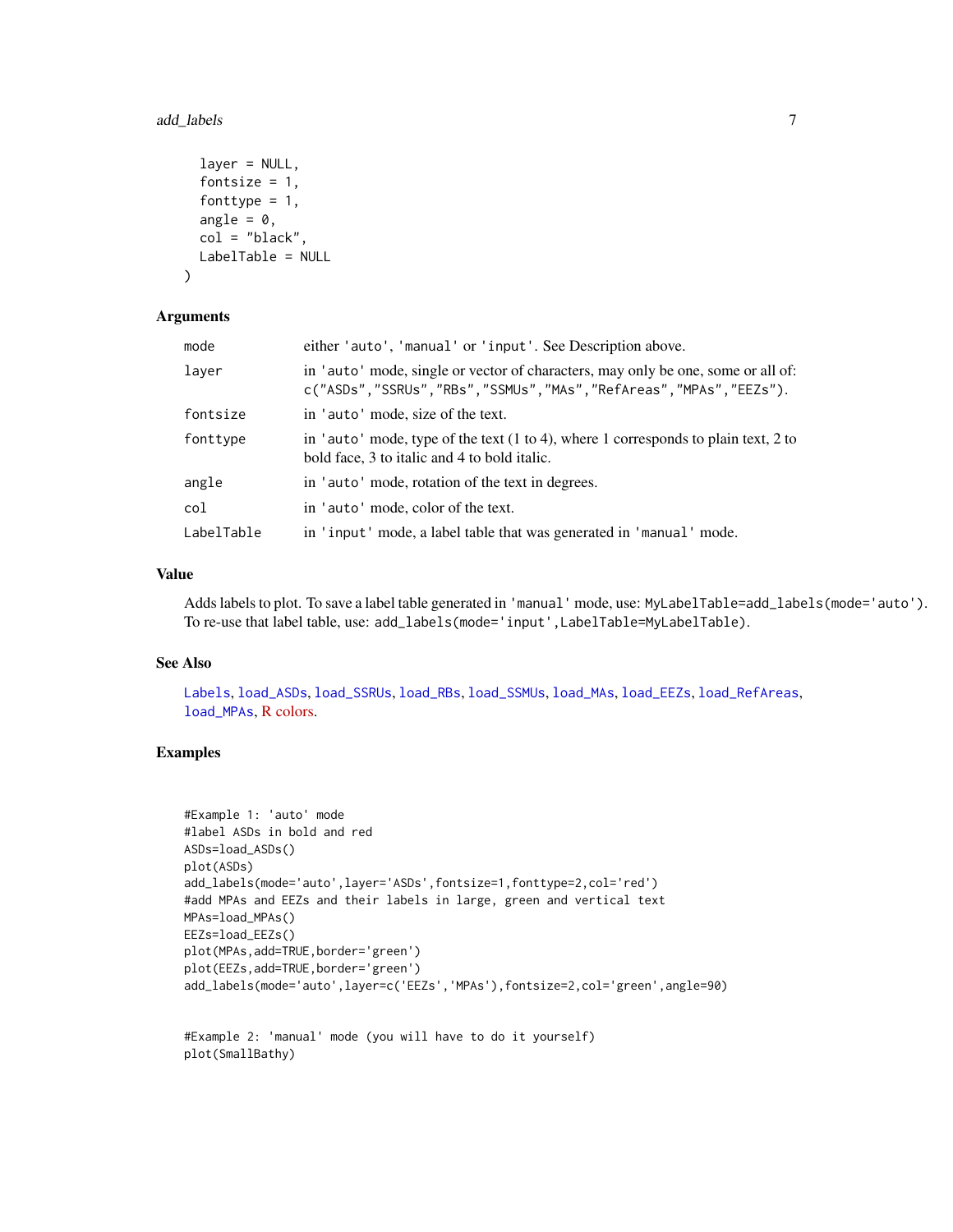```
ASDs=load_ASDs()
plot(ASDs,add=TRUE)
MyLabels=add_labels(mode='manual')
```

```
#Example 3: Re-use the label table generated in Example 2
plot(SmallBathy)
plot(ASDs,add=TRUE)
add_labels(mode='input',LabelTable=MyLabels)
```
<span id="page-7-1"></span>add\_RefGrid *Add a Reference grid*

### Description

Add a Latitude/Longitude reference grid to maps.

### Usage

```
add_RefGrid(
 bb,
 ResLat = 1,
 ResLon = 2,
 LabLon = NA,
 1wd = 1,fontsize = 1,
 offset = NA
)
```
### Arguments

| bb       | bounding box of the first plotted object. for example, bb=bbox (SmallBathy) or<br>$bb = bbox(MvPolys)$ .       |
|----------|----------------------------------------------------------------------------------------------------------------|
| ResLat   | Latitude resolution in decimal degrees.                                                                        |
| ResLon   | Longitude resolution in decimal degrees.                                                                       |
| LabLon   | Longitude at which Latitude labels should appear. if set, the resulting Reference<br>grid will be circumpolar. |
| lwd      | Line thickness of the Reference grid.                                                                          |
| fontsize | Font size of the Reference grid's labels.                                                                      |
| offset   | offset of the Reference grid's labels (distance to plot border).                                               |

<span id="page-7-0"></span>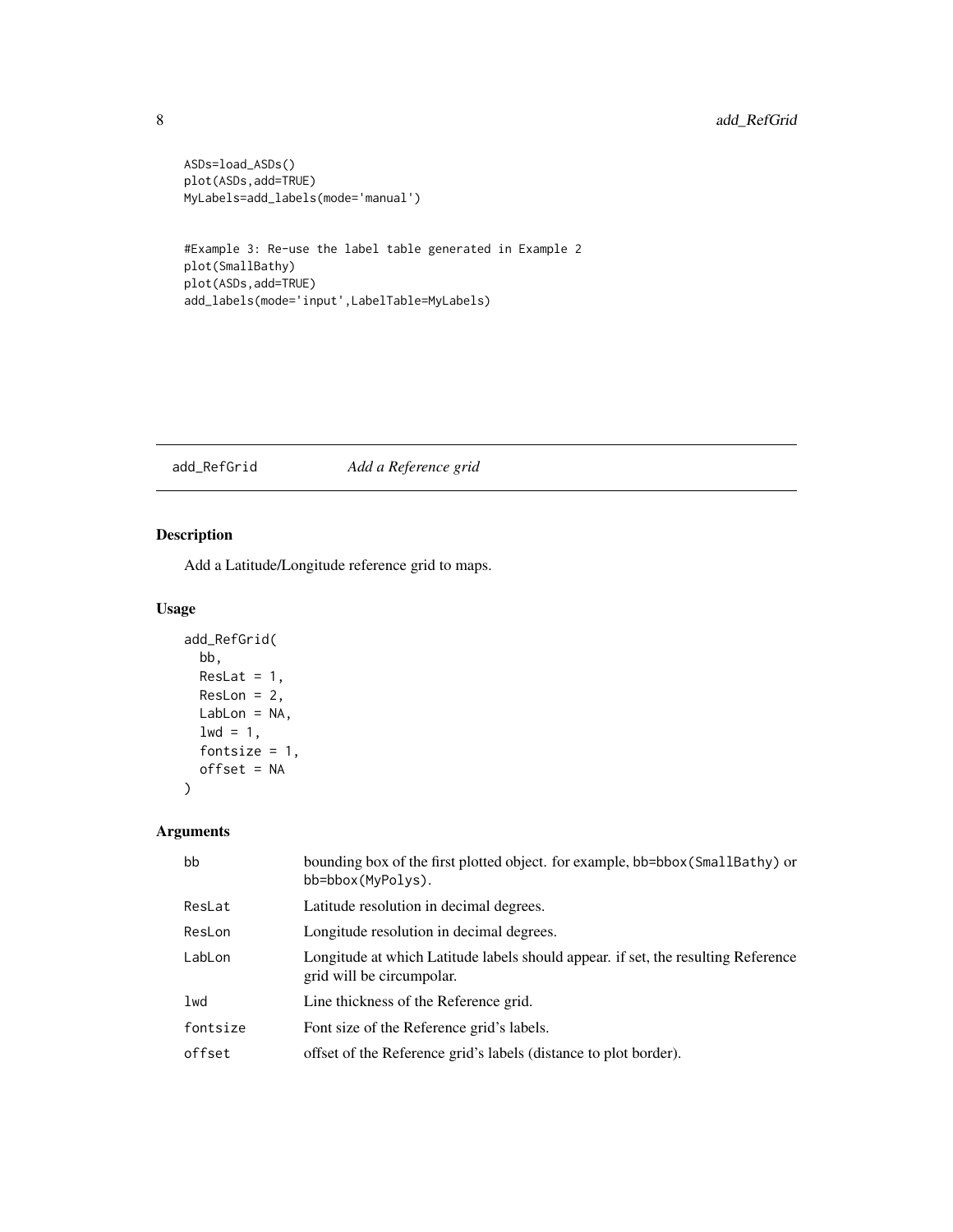<span id="page-8-0"></span>assign\_areas 9

#### See Also

**[SmallBathy](#page-38-1)** 

#### Examples

#Example 1: Circumpolar grid with Latitude labels at Longitude 0

```
Mypar=par(mai=c(1,1.5,0.5,0)) #Figure margins as c(bottom, left, top, right)
par(Mypar)
plot(SmallBathy,breaks=Depth_cuts, col=Depth_cols, legend=FALSE,axes=FALSE,box=FALSE)
add_RefGrid(bb=bbox(SmallBathy),ResLat=10,ResLon=20,LabLon = 0)
```

```
#Example 2: Local grid around created polygons
```

```
MyPolys=create_Polys(PolyData,Densify=TRUE)
BathyC=raster::crop(SmallBathy,MyPolys) #crop the bathymetry to match the extent of MyPolys
Mypar=par(mai=c(0.5,0.5,0.5,0.5)) #Figure margins as c(bottom, left, top, right)
par(Mypar)
plot(BathyC,breaks=Depth_cuts, col=Depth_cols, legend=FALSE,axes=FALSE,box=FALSE)
add_RefGrid(bb=bbox(BathyC),ResLat=2,ResLon=6)
plot(MyPolys,add=TRUE,col='orange',border='brown',lwd=2)
```
assign\_areas *Assign Areas*

#### Description

Given a set of polygons and a set of point locations (given in decimal degrees), finds in which polygon those locations fall. Finds, for example, in which ASD the given fishing locations occurred.

#### Usage

```
assign_areas(
  Input,
  Polys,
  AreaNameFormat = "GAR_Long_Label",
  Buffer = \theta,
  NamesOut = NULL
)
```
### Arguments

Input dataframe containing - at the minimum - Latitudes and Longitudes to be assigned to polygons.

The columns in the Input must be in the following order: Latitude, Longitude, Variable 1, Variable 2, ... Variable x..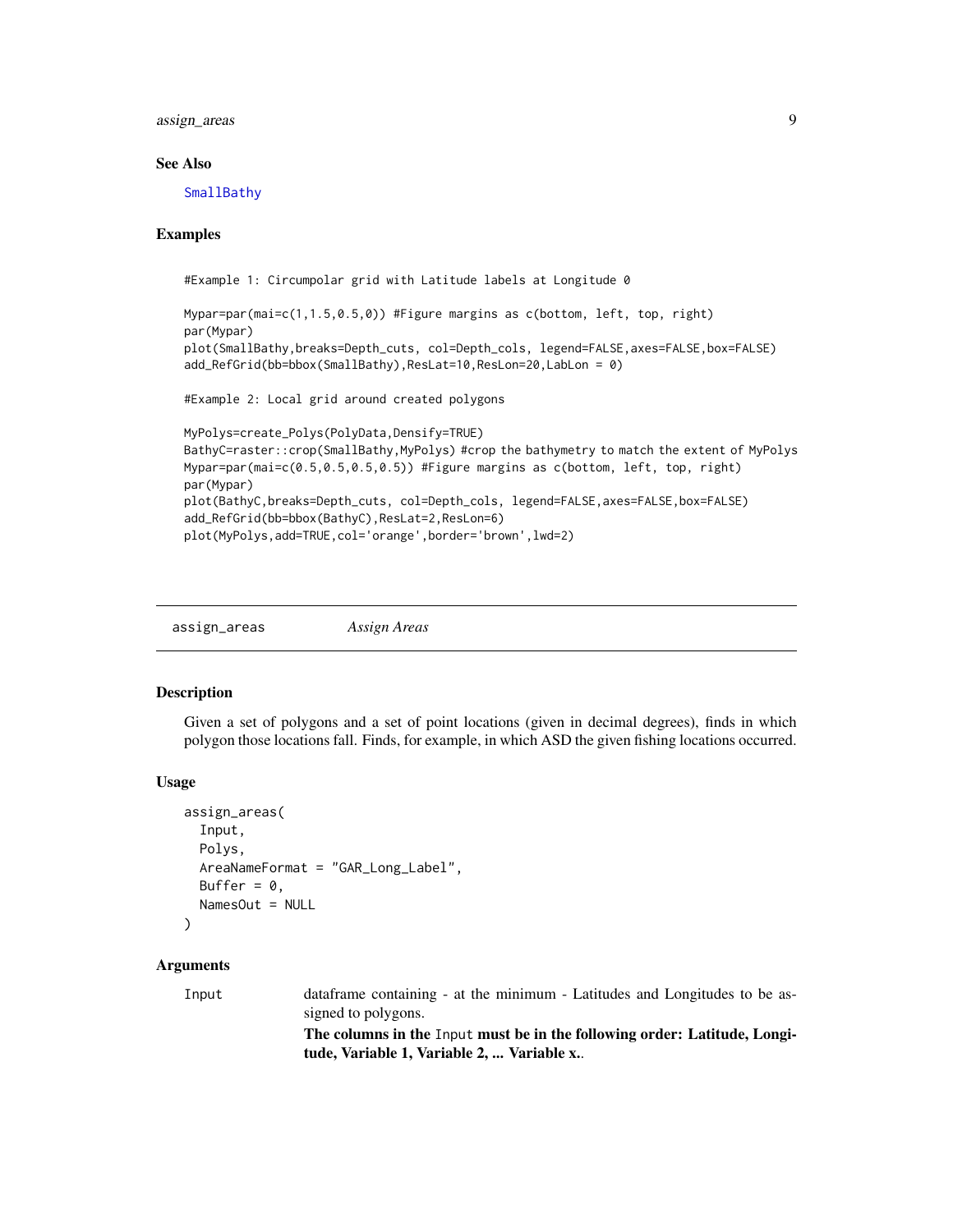<span id="page-9-0"></span>

| Polys    | character vector of spatial objects names (e.g., Polys=c('ASDs', 'RBs')).                                                                                                                                                                                     |
|----------|---------------------------------------------------------------------------------------------------------------------------------------------------------------------------------------------------------------------------------------------------------------|
|          | Must be matching the names of the pre-loaded spatial objects (loaded via<br>$e.g.,$ ASDs=load_ASDs())                                                                                                                                                         |
|          | AreaNameFormat dependent on the polygons loaded. For the Secretariat's spatial objects loaded<br>via 'load_' functions, we have the following:                                                                                                                |
|          | 'GAR_Name' e.g., 'Subarea 88.2'                                                                                                                                                                                                                               |
|          | 'GAR_Short_Label' e.g., '882'                                                                                                                                                                                                                                 |
|          | 'GAR_Long_Label' (default) e.g., '88.2'                                                                                                                                                                                                                       |
|          | Several values may be entered if desired (if several Polys are used), e.g. c('GAR_Short_Label', 'GAR_Na<br>in which case AreaNameFormat must be given in the same order as Polys.                                                                             |
| Buffer   | distance in nautical miles to be added around the Polys of interest. Can be<br>specified for each of the spatial objects named in Polys (e.g., Buffer= $c(2,5)$ ).<br>Useful to determine whether locations are within Buffer nautical miles of a<br>polygon. |
| NamesOut | names of the resulting area columns in the output dataframe, with order match-<br>ing that of Polys (e.g., NamesOut=c('Recapture_ASD', 'Recapture_RB')). If<br>not provided will be set as equal to Polys.                                                    |
|          |                                                                                                                                                                                                                                                               |

### Value

dataframe with the same structure as the Input, with additional columns corresponding to the Polys used and named after NamesOut.

### See Also

[load\\_ASDs](#page-28-1), [load\\_SSRUs](#page-35-1), [load\\_RBs](#page-32-1), [load\\_SSMUs](#page-34-1), [load\\_MAs](#page-31-1), [load\\_RefAreas](#page-33-1), [load\\_MPAs](#page-31-2), [load\\_EEZs](#page-30-1).

### Examples

```
#Generate a dataframe
MyData=data.frame(Lat=runif(100,min=-65,max=-50),
                 Lon=runif(100,min=20,max=40))
```

```
#Assign ASDs and SSRUs to these locations (first load ASDs and SSRUs)
ASDs=load_ASDs()
SSRUs=load_SSRUs()
```

```
MyData=assign_areas(MyData,Polys=c('ASDs','SSRUs'),NamesOut=c('MyASDs','MySSRUs'))
```

```
#View(MyData)
table(MyData$MyASDs) #count of locations per ASD
table(MyData$MySSRUs) #count of locations per SSRU
```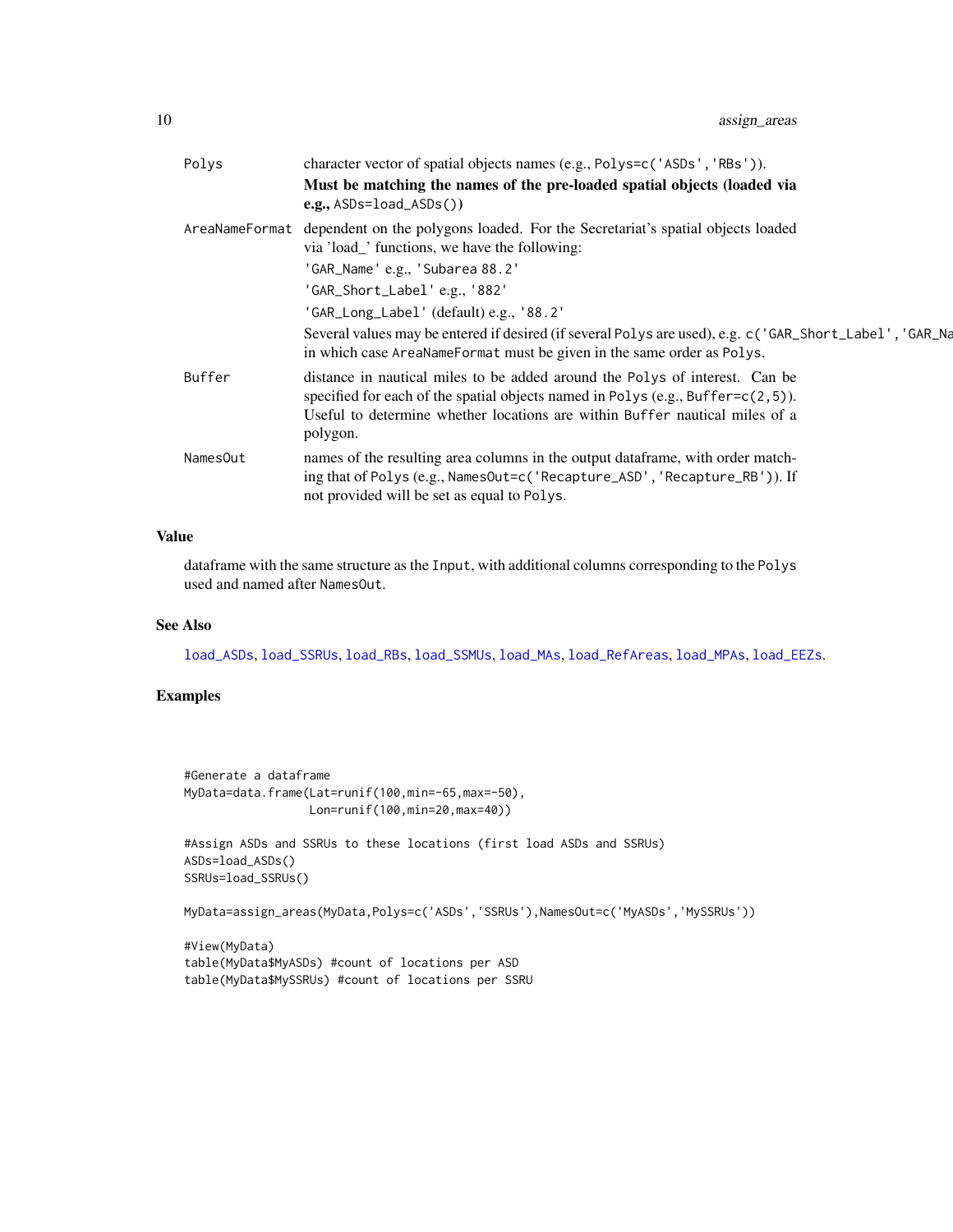<span id="page-10-0"></span>CCAMLRGIS *Loads and creates spatial data, including layers and tools that are relevant to CCAMLR activities.*

### Description

This package provides two broad categories of functions: load functions and create functions.

### Load functions

Load functions are used to import CCAMLR geo-referenced layers and include:

- [load\\_ASDs](#page-28-1)
- [load\\_SSRUs](#page-35-1)
- [load\\_RBs](#page-32-1)
- [load\\_SSMUs](#page-34-1)
- [load\\_MAs](#page-31-1)
- [load\\_Coastline](#page-29-1)
- [load\\_RefAreas](#page-33-1)
- [load\\_MPAs](#page-31-2)
- [load\\_EEZs](#page-30-1)

#### Create functions

Create functions are used to create geo-referenced layers from user-generated data and include:

- create Points
- create Lines
- [create\\_Polys](#page-18-1)
- [create\\_PolyGrids](#page-16-1)
- [create\\_Stations](#page-20-1)

#### Vignette

To learn more about CCAMLRGIS, start with the vignette: browseVignettes(package = "CCAMLRGIS")

### See Also

The CCAMLRGIS package relies on several other package which users may want to familiarize themselves with, namely [sp,](https://CRAN.R-project.org/package=sp) [raster,](https://CRAN.R-project.org/package=raster) [rgeos](https://CRAN.R-project.org/package=rgeos) and [rgdal.](https://CRAN.R-project.org/package=rgdal)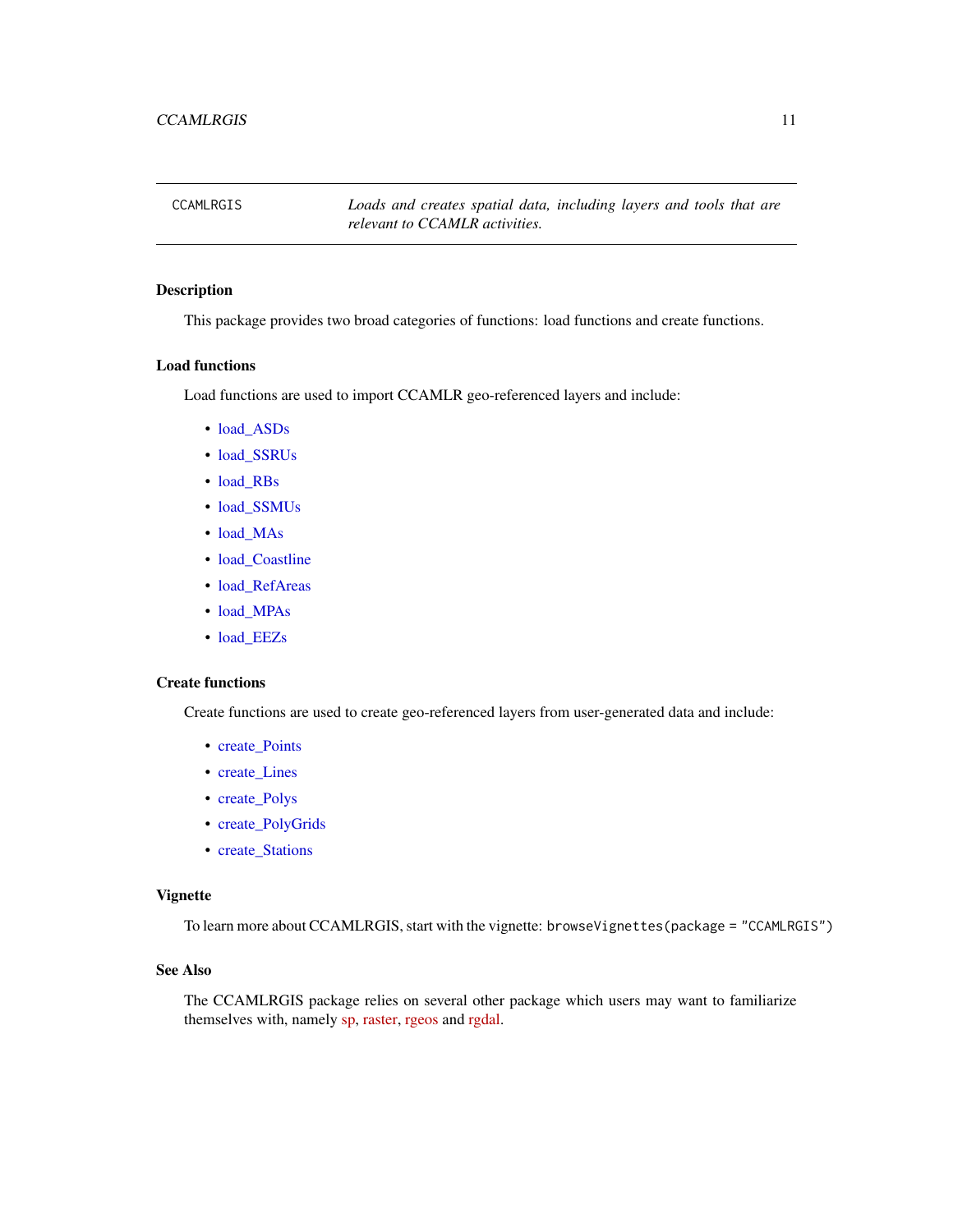<span id="page-11-2"></span><span id="page-11-0"></span>

The CCAMLRGIS package uses the [Lambert azimuthal equal-area projection.](http://en.wikipedia.org/wiki/Lambert_azimuthal_equal-area_projection) Source: [http:](http://gis.ccamlr.org/) [//gis.ccamlr.org/](http://gis.ccamlr.org/)

### Usage

data(CCAMLRp)

#### Format

Character string

### Value

"+proj=laea +lat\_0=-90 +lon\_0=0 +x\_0=0 +y\_0=0 +datum=WGS84 +units=m +no\_defs +ellps=WGS84 +towgs84=0,0,0"

<span id="page-11-1"></span>Clip2Coast *Clip Polygons to the Antarctic coastline*

### Description

Clip Polygons to the [Coast](#page-12-1) (removes polygon parts that fall on land) and computes the area of the resulting polygon. Uses a SpatialPolygon as input which may be user-generated or created via buffered points (see [create\\_Points\)](#page-15-1), buffered lines (see [create\\_Lines\)](#page-13-1) or polygons (see [cre](#page-18-1)[ate\\_Polys\)](#page-18-1).

#### Usage

```
Clip2Coast(Input)
```
#### Arguments

Input Polygon(s) to be clipped.

### Value

SpatialPolygon carrying the same data as the Input.

### See Also

[Coast,](#page-12-1) [create\\_Points](#page-15-1), [create\\_Lines](#page-13-1), [create\\_Polys](#page-18-1), [create\\_PolyGrids](#page-16-1).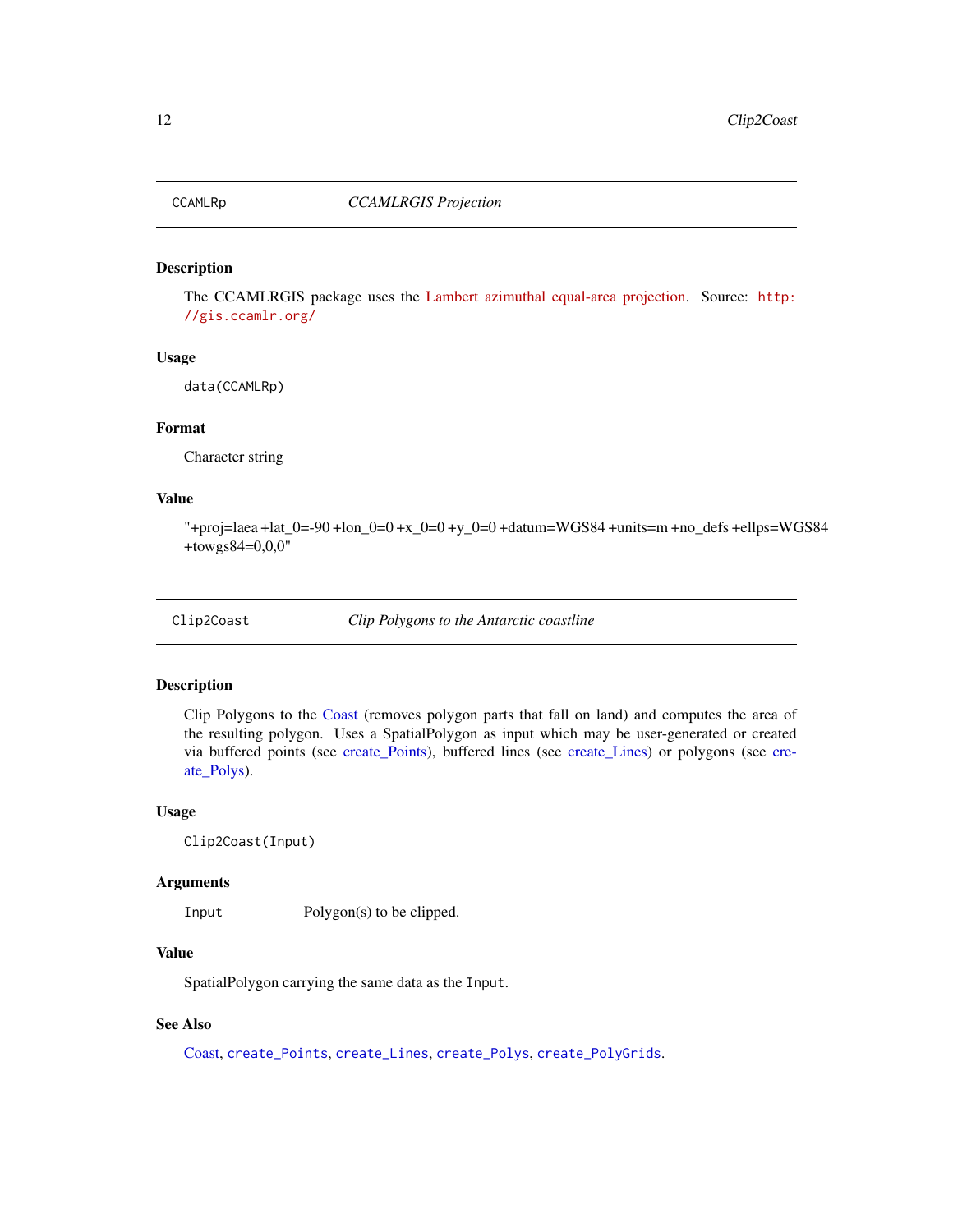#### <span id="page-12-0"></span>Coast 13

#### Examples

#Example 1: Use Clip2Coast on a pre-generated polygon

```
MyPolys=create_Polys(PolyData,Densify=TRUE,Buffer=c(10,-15,120))
plot(MyPolys,col='red')
plot(Coast[Coast$ID=='All',],col='grey',add=TRUE)
MyPolysClipped=Clip2Coast(MyPolys)
plot(MyPolysClipped,col='blue',add=TRUE)
#View(MyPolysClipped)
```
#Example 2: Use Clip2Coast while creating a polygon, with Clip=TRUE in create\_Polys().

```
MyPolysBefore=create_Polys(PolyData,Buffer=c(10,-15,120))
MyPolysAfter=create_Polys(PolyData,Buffer=c(10,-15,120),Clip=TRUE)
plot(MyPolysBefore,col='green')
plot(Coast[Coast$ID=='All',],add=TRUE)
plot(MyPolysAfter,col='red',add=TRUE)
```
<span id="page-12-1"></span>Coast *Coast*

#### Description

Coastline polygons generated from [load\\_Coastline](#page-29-1) and sub-sampled to only contain data that falls within the CCAMLR boundaries. This spatial object may be subsetted to plot the coastline for selected ASDs or EEZs. Source: <http://gis.ccamlr.org/>

#### Usage

data(Coast)

### Format

SpatialPolygonsDataFrame

#### See Also

[Clip2Coast](#page-11-1).

#### Examples

```
#Complete coastline:
plot(Coast[Coast$ID=='All',],col='grey')
#ASD 48.1 coastline:
plot(Coast[Coast$ID=='48.1',],col='grey')
```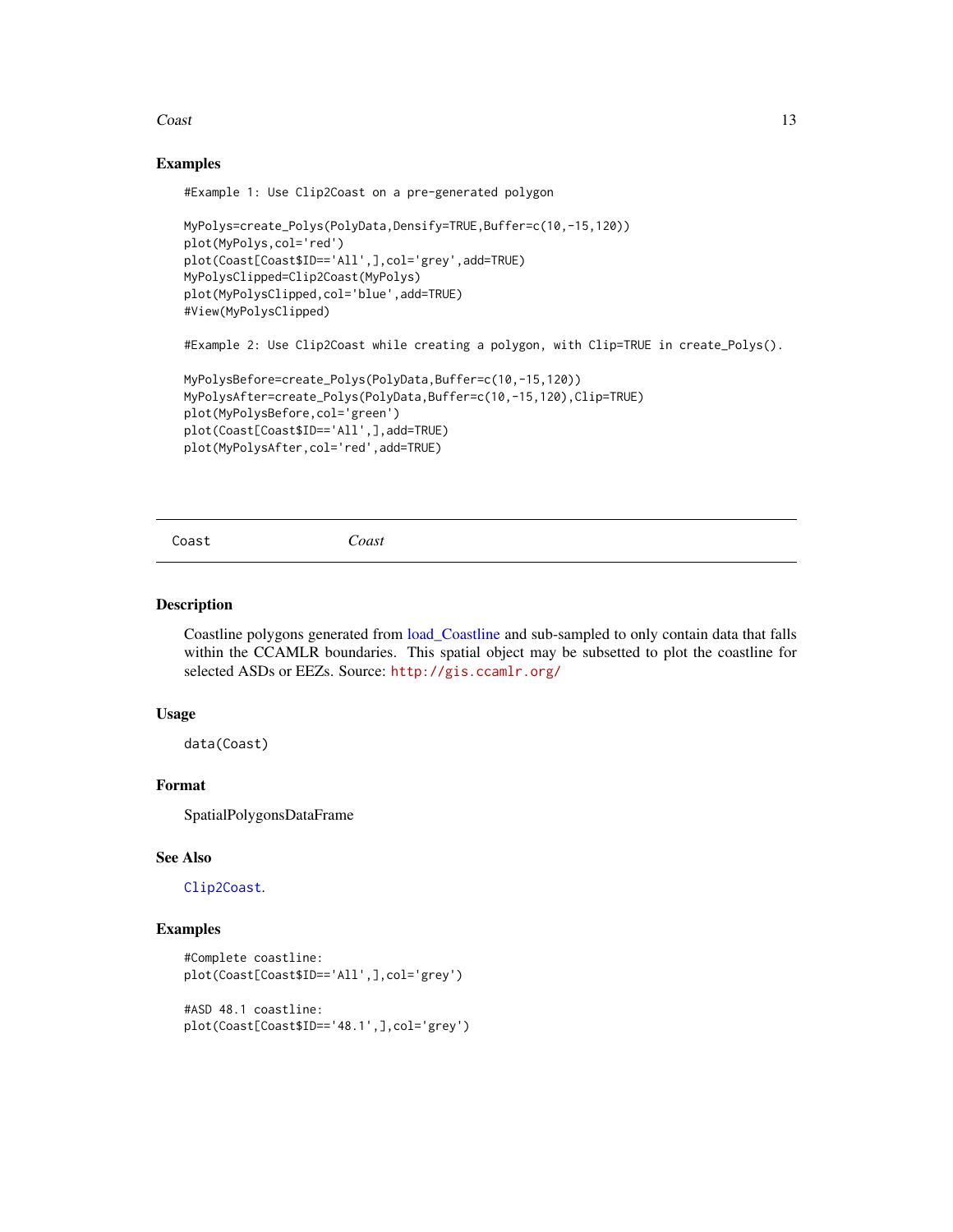<span id="page-13-1"></span><span id="page-13-0"></span>create\_Lines *Create Lines*

## Description

Create Lines to display, for example, fishing line locations or tagging data.

### Usage

```
create_Lines(
  Input,
 OutputFormat = "ROBJECT",
 OutputName = NULL,
 Buffer = 0,
 Densify = FALSE,
 Clip = FALSE,
  SeparateBuf = TRUE
)
```
### Arguments

| Input        | the name of the Input data as a .csv file or an R data frame. If a .csv file is used<br>as input, this file must be in your working directory and its name given in quotes<br>e.g. "DataFile.csv".                                                                  |
|--------------|---------------------------------------------------------------------------------------------------------------------------------------------------------------------------------------------------------------------------------------------------------------------|
|              | The columns in the Input must be in the following order:                                                                                                                                                                                                            |
|              | Line name, Latitude, Longitude.                                                                                                                                                                                                                                     |
|              | If a given line is made of more than two points, the locations of points must<br>be given in order, from one end of the line to the other.                                                                                                                          |
| OutputFormat | can be an R object or an ESRI Shapefile. if OutputFormat is specified as<br>"ROBJECT" (the default), a spatial object is created in your R environment.<br>if OutputFormat is specified as "SHAPEFILE", an ESRI Shapefile is exported<br>in your working directory. |
| OutputName   | if OutputFormat is specified as "SHAPEFILE", the name of the output shapefile<br>in quotes (e.g. "MyLines") must be provided.                                                                                                                                       |
| Buffer       | Distance in nautical miles by which to expand the lines. Can be specified for<br>each line (as a numeric vector).                                                                                                                                                   |
| Densify      | If set to TRUE, additional points between points of equal latitude are added prior<br>to projection (see examples).                                                                                                                                                 |
| Clip         | if set to TRUE, polygon parts (from buffered lines) that fall on land are removed<br>(see Clip2Coast).                                                                                                                                                              |
| SeparateBuf  | If set to FALSE when adding a Buffer, all spatial objects are merged, resulting<br>in a single spatial object.                                                                                                                                                      |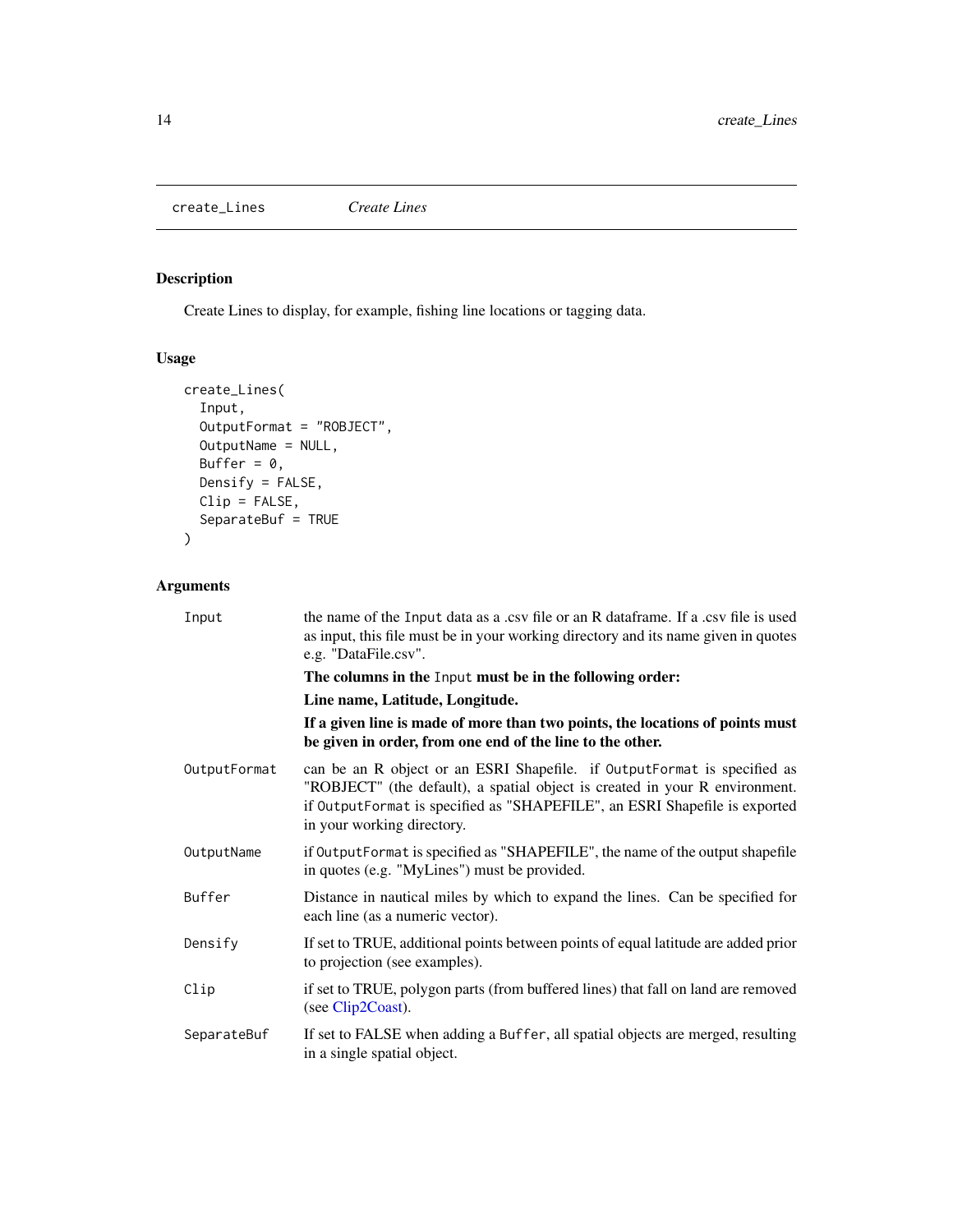### <span id="page-14-0"></span>create\_Lines 15

#### Value

Spatial object in your environment or ESRI shapefile in your working directory. Data within the resulting spatial object contains the data provided in the Input plus additional "LengthKm" and "LengthNm" columns which corresponds to the lines lengths, in kilometers and nautical miles respectively.

To see the data contained in your spatial object, type: View(MyLines@data).

#### See Also

[create\\_Points](#page-15-1), [create\\_Polys](#page-18-1), [create\\_PolyGrids](#page-16-1), [create\\_Stations](#page-20-1), [add\\_RefGrid](#page-7-1).

#### Examples

#If your data contains line end locations in separate columns, you may reformat it as follows:

```
#Example data:
MyData=data.frame(
 Line=c(1,2),
 Lat_Start=c(-60,-65),
 Lon_Start=c(-10,5),
 Lat_End=c(-61,-66),
  Lon\_End=c(-2,2))
#Reformat to us as input as:
Input=data.frame(
  Line=c(MyData$Line,MyData$Line),
  Lat=c(MyData$Lat_Start,MyData$Lat_End),
  Lon=c(MyData$Lon_Start,MyData$Lon_End)
)
#Create lines and plot them
plot(create_Lines(Input))
#Example 1: Simple and non-densified lines
MyLines=create_Lines(LineData)
plot(MyLines,lwd=2,col=rainbow(length(MyLines)))
#Example 2: Simple and densified lines (note the curvature of the purple line)
MyLines=create_Lines(LineData,Densify=TRUE)
plot(MyLines,lwd=2,col=rainbow(length(MyLines)))
#Example 3: Densified, buffered and clipped lines
MyLines=create_Lines(LineData,Densify=TRUE,Buffer=c(10,40,50,80,100),Clip=TRUE)
```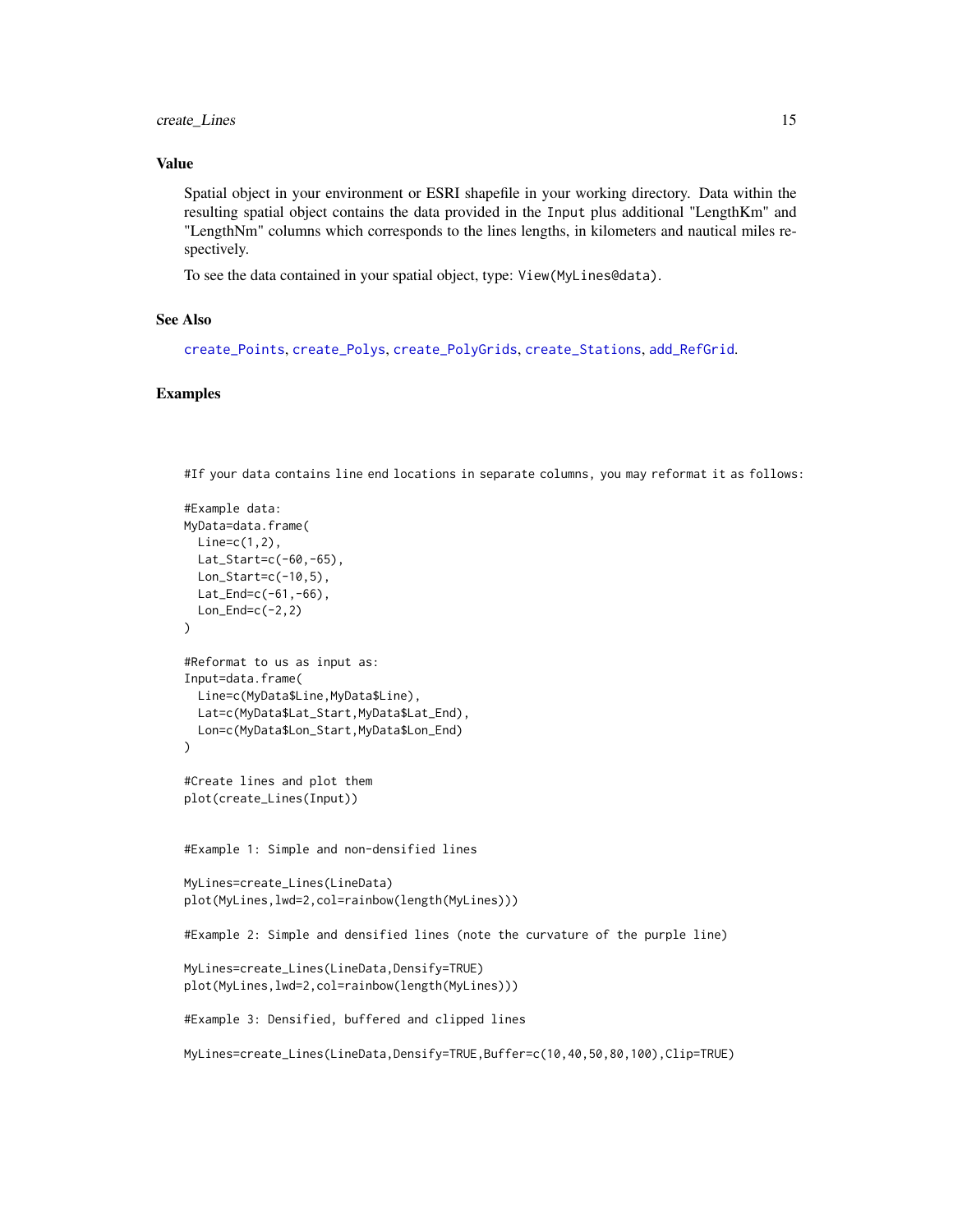```
plot(MyLines,lwd=2,col=rainbow(length(MyLines)))
plot(Coast[Coast$ID=='All',],col='grey',add=TRUE)
```

```
#Example 4: Buffered and grouped lines
MyLines=create_Lines(LineData,Densify=TRUE,Buffer=30,SeparateBuf=FALSE)
plot(MyLines,lwd=2,border='blue')
```
<span id="page-15-1"></span>create\_Points *Create Points*

### Description

Create Points to display point locations. Buffering points may be used to produce bubble charts.

### Usage

```
create_Points(
  Input,
  OutputFormat = "ROBJECT",
 OutputName = NULL,
 Buffer = 0,
 Clip = FALSE,
  SeparateBuf = TRUE
)
```
### Arguments

| the name of the Input data as a .csv file or an R dataframe. If a .csv file is used<br>as input, this file must be in your working directory and its name given in quotes<br>e.g. "DataFile.csv".                                                                   |
|---------------------------------------------------------------------------------------------------------------------------------------------------------------------------------------------------------------------------------------------------------------------|
| The columns in the Input must be in the following order:                                                                                                                                                                                                            |
| Latitude, Longitude, Variable 1, Variable 2,  Variable x                                                                                                                                                                                                            |
| can be an R object or an ESRI Shapefile. if OutputFormat is specified as<br>"ROBJECT" (the default), a spatial object is created in your R environment.<br>if OutputFormat is specified as "SHAPEFILE", an ESRI Shapefile is exported<br>in your working directory. |
| if Output Format is specified as "SHAPEFILE", the name of the output shapefile<br>in quotes (e.g. "MyPoints") must be provided.                                                                                                                                     |
| Radius in nautical miles by which to expand the points. Can be specified for<br>each point (as a numeric vector).                                                                                                                                                   |
| if set to TRUE, polygon parts (from buffered points) that fall on land are re-<br>moved (see Clip2Coast).                                                                                                                                                           |
| If set to FALSE when adding a Buffer, all spatial objects are merged, resulting<br>in a single spatial object.                                                                                                                                                      |
|                                                                                                                                                                                                                                                                     |

<span id="page-15-0"></span>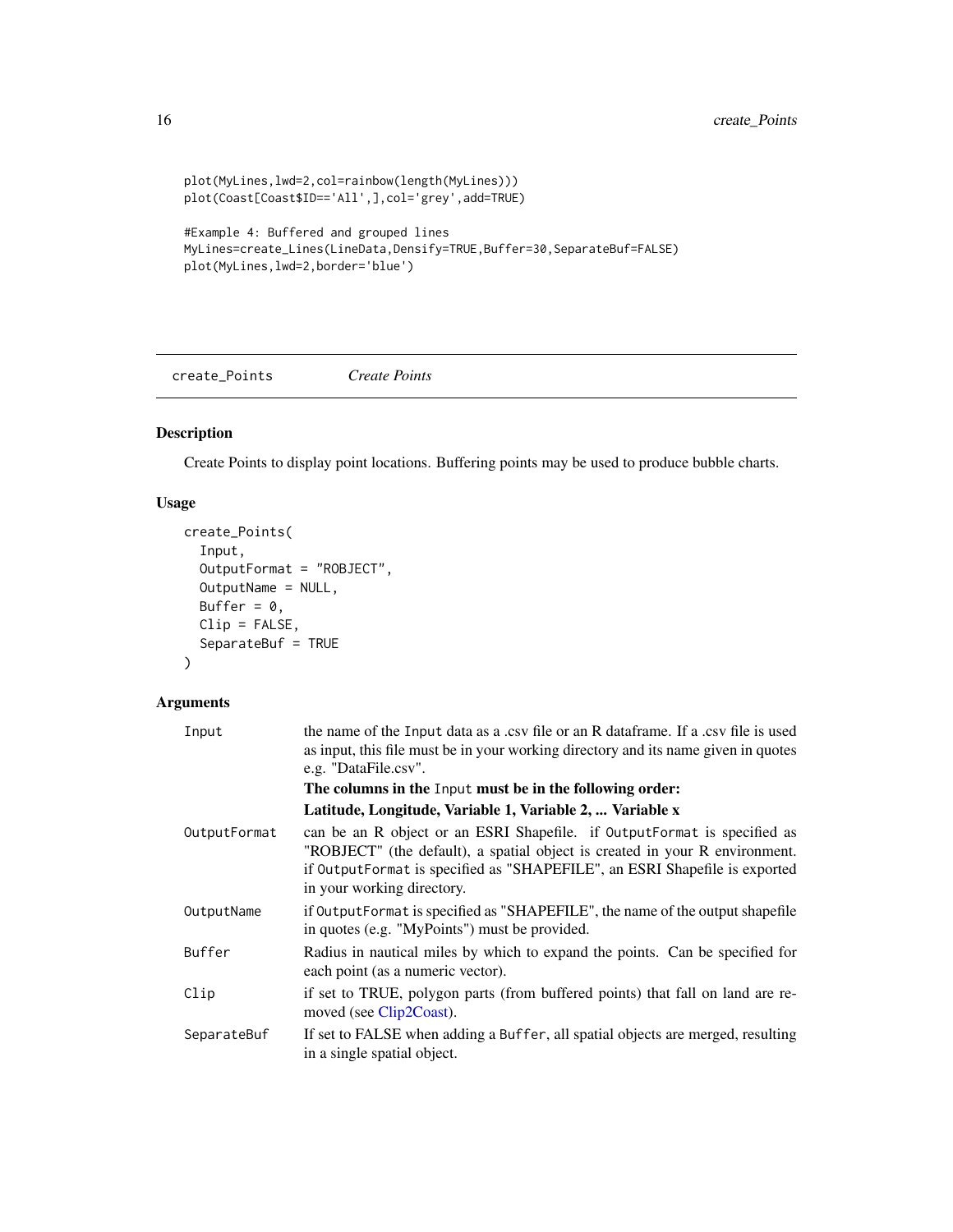#### <span id="page-16-0"></span>Value

Spatial object in your environment or ESRI shapefile in your working directory. Data within the resulting spatial object contains the data provided in the Input plus additional "x" and "y" columns which corresponds to the projected points locations and may be used to label points (see examples).

To see the data contained in your spatial object, type: View(MyPoints@data).

### See Also

[create\\_Lines](#page-13-1), [create\\_Polys](#page-18-1), [create\\_PolyGrids](#page-16-1), [create\\_Stations](#page-20-1), [add\\_RefGrid](#page-7-1).

### Examples

#Example 1: Simple points with labels

```
MyPoints=create_Points(PointData)
plot(MyPoints)
text(MyPoints$x,MyPoints$y,MyPoints$name,adj=c(0.5,-0.5),xpd=TRUE)
```
#Example 2: Simple points with labels, highlighting one group of points with the same name

```
MyPoints=create_Points(PointData)
plot(MyPoints)
text(MyPoints$x,MyPoints$y,MyPoints$name,adj=c(0.5,-0.5),xpd=TRUE)
plot(MyPoints[MyPoints$name=='four',],bg='red',pch=21,cex=1.5,add=TRUE)
```
#Example 3: Buffered points with radius proportional to catch

```
MyPoints=create_Points(PointData,Buffer=0.5*PointData$Catch)
plot(MyPoints,col='green')
text(MyPoints$x,MyPoints$y,MyPoints$name,adj=c(0.5,0.5),xpd=TRUE)
```
#Example 4: Buffered points with radius proportional to catch and clipped to the Coast

```
MyPoints=create_Points(PointData,Buffer=2*PointData$Catch,Clip=TRUE)
plot(MyPoints,col='cyan')
plot(Coast[Coast$ID=='All',],add=TRUE,col='grey')
```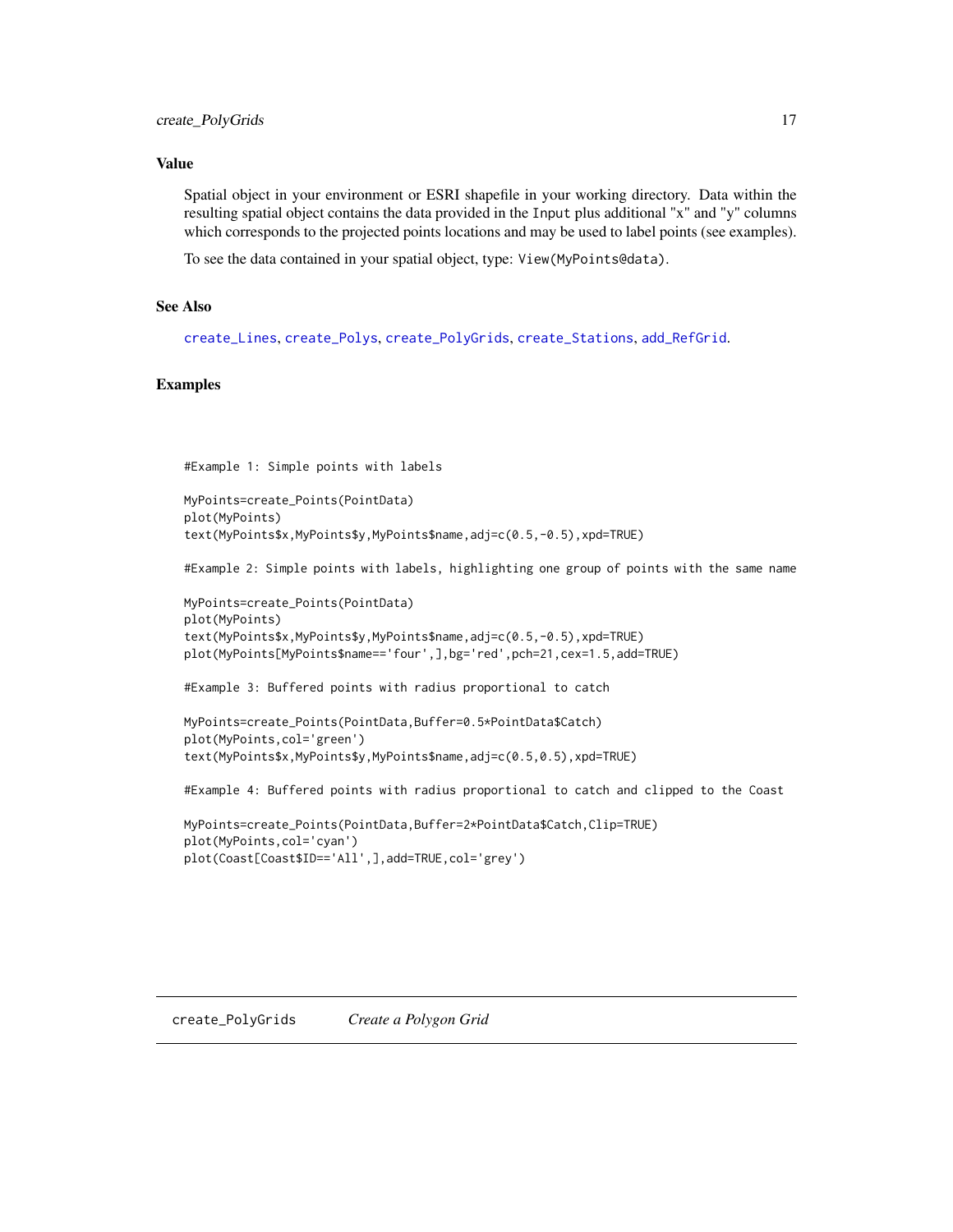Create a polygon grid to spatially aggregate data in cells of chosen size. Cell size may be specified in degrees or as a desired area in square kilometers (in which case cells are of equal area).

#### Usage

```
create_PolyGrids(
  Input,
  OutputFormat = "ROBJECT",
  OutputName = NULL,
  dlon = NA,
  dlat = NA,
  Area = NA,
  cuts = 100,cols = c("green", "yellow", "red")
)
```
### Arguments

| Input        | the name of the Input data as a .csv file or an R data frame. If a .csv file is used<br>as input, this file must be in your working directory and its name given in quotes<br>e.g. "DataFile.csv".                                                                               |
|--------------|----------------------------------------------------------------------------------------------------------------------------------------------------------------------------------------------------------------------------------------------------------------------------------|
|              | The columns in the Input must be in the following order:                                                                                                                                                                                                                         |
|              | Latitude, Longitude, Variable 1, Variable 2  Variable x.                                                                                                                                                                                                                         |
| OutputFormat | can be an R object or an ESRI Shapefile. if OutputFormat is specified as "ROB-<br>JECT" (the default), a SpatialPolygonDataFrame is created in your R environ-<br>ment. if OutputFormat is specified as "SHAPEFILE", an ESRI Shapefile is<br>exported in your working directory. |
| OutputName   | if Output Format is specified as "SHAPEFILE", the name of the output shapefile<br>in quotes (e.g. "MyGrid") must be provided.                                                                                                                                                    |
| dlon         | width of the grid cells in decimal degrees of longitude.                                                                                                                                                                                                                         |
| dlat         | height of the grid cells in decimal degrees of latitude.                                                                                                                                                                                                                         |
| Area         | area, in square kilometers, of the grid cells.                                                                                                                                                                                                                                   |
| cuts         | Number of desired color classes.                                                                                                                                                                                                                                                 |
| cols         | Desired colors. If more that one color is provided, a linear color gradient is<br>generated.                                                                                                                                                                                     |

### Value

Spatial object in your environment or ESRI shapefile in your working directory. Data within the resulting spatial object contains the data provided in the Input after aggregation within cells. For each Variable, the minimum, maximum, mean, sum, count, standard deviation, and, median of values in each cell is returned.

To see the data contained in your spatial object, type: View(MyGrid@data).

In addition, colors are generated for each aggregated values according to the chosen cuts (numerical classes) and cols (colors). To generate a custom color scale, refer to [add\\_col](#page-1-1) and [add\\_Cscale](#page-3-1).

<span id="page-17-0"></span>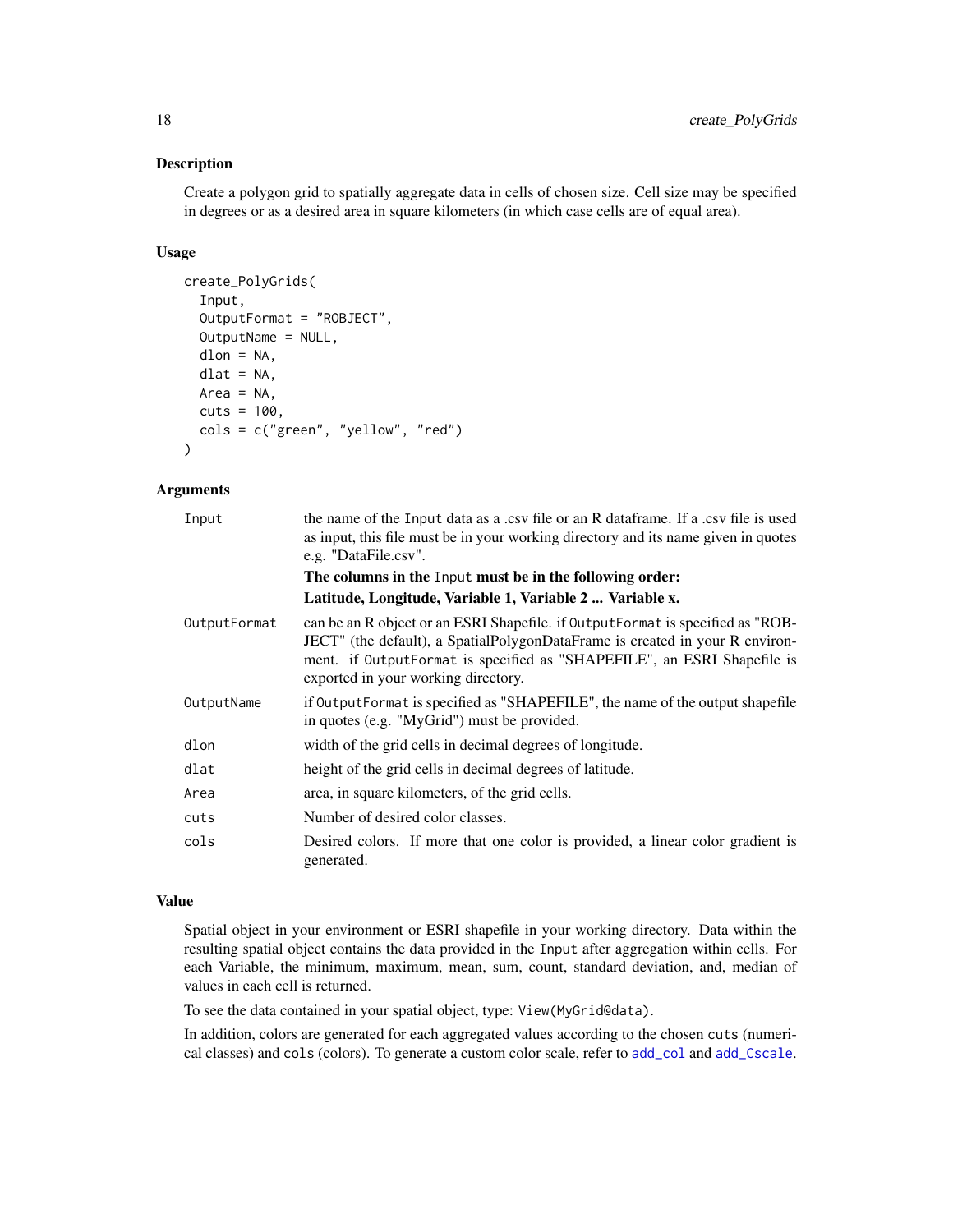### <span id="page-18-0"></span>create\_Polys 19

#### See Also

[create\\_Points](#page-15-1), [create\\_Lines](#page-13-1), [create\\_Polys](#page-18-1), [create\\_Stations](#page-20-1), [add\\_RefGrid](#page-7-1), [add\\_col](#page-1-1), [add\\_Cscale](#page-3-1).

#### Examples

```
#Example 1: Simple grid, using automatic colors
```

```
MyGrid=create_PolyGrids(GridData,dlon=2,dlat=1)
#View(MyGrid@data)
plot(MyGrid,col=MyGrid$Col_Catch_sum)
```
#Example 2: Equal area grid, using automatic colors

```
MyGrid=create_PolyGrids(GridData,Area=10000)
plot(MyGrid,col=MyGrid$Col_Catch_sum)
```
#Example 3: Equal area grid, using custom cuts and colors

#MyGrid=create\_PolyGrids(GridData,Area=10000,cuts=c(0,50,100,500,2000,3500),cols=c('blue','red')) plot(MyGrid,col=MyGrid\$Col\_Catch\_sum)

#Example 4: Equal area grid, using custom cuts and colors, and adding a color scale (add\_Cscale)

#Step 1: Generate your grid MyGrid=create\_PolyGrids(GridData,Area=10000)

```
#Step 2: Inspect your gridded data (e.g. sum of Catch) to
#determine whether irregular cuts are required
hist(MyGrid$Catch_sum,100)
#In this case (heterogeneously distributed data) irregular cuts would be preferable
```
#Step 3: Generate colors according to the desired classes (cuts) Gridcol=add\_col(MyGrid\$Catch\_sum,cuts=c(0,50,100,500,2000,3500),cols=c('yellow','purple'))

```
#Step 4: Plot result and add color scale
Mypar=par(mai=c(0,0,0,2)) #Figure margins as c(bottom, left, top, right)
plot(MyGrid,col=Gridcol$varcol) #Use the colors generated by add_col
#Add color scale using cuts and cols generated by add_col
add_Cscale(title='Sum of Catch (t)',cuts=Gridcol$cuts,cols=Gridcol$cols,width=24)
par(Mypar)
```
<span id="page-18-1"></span>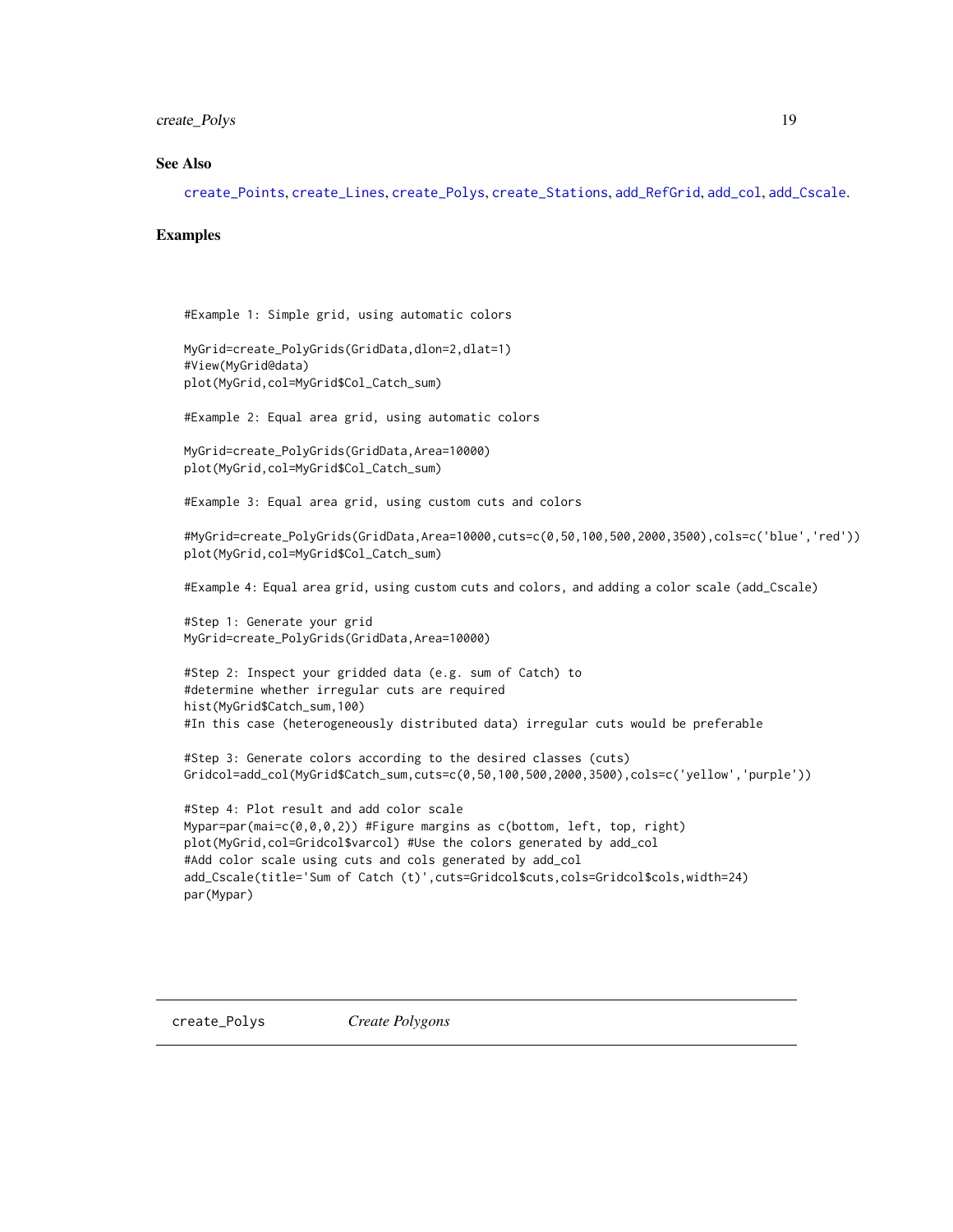Create Polygons such as proposed Research Blocks or Marine Protected Areas.

### Usage

```
create_Polys(
  Input,
  OutputFormat = "ROBJECT",
  OutputName = NULL,
 Buffer = \theta,
 Densify = TRUE,
 Clip = FALSE,
  SeparateBuf = TRUE
)
```
#### Arguments

| Input        | the name of the Input data as a .csv file or an R data frame. If a .csv file is used<br>as input, this file must be in your working directory and its name given in quotes<br>e.g. "DataFile.csv".                                                                               |
|--------------|----------------------------------------------------------------------------------------------------------------------------------------------------------------------------------------------------------------------------------------------------------------------------------|
|              | The columns in the Input must be in the following order:                                                                                                                                                                                                                         |
|              | Polygon name, Latitude, Longitude.                                                                                                                                                                                                                                               |
|              | Latitudes and Longitudes must be given clockwise.                                                                                                                                                                                                                                |
| OutputFormat | can be an R object or an ESRI Shapefile. if OutputFormat is specified as "ROB-<br>JECT" (the default), a SpatialPolygonDataFrame is created in your R environ-<br>ment. if OutputFormat is specified as "SHAPEFILE", an ESRI Shapefile is<br>exported in your working directory. |
| OutputName   | if OutputFormat is specified as "SHAPEFILE", the name of the output shapefile<br>in quotes (e.g. "MyPolygons") must be provided.                                                                                                                                                 |
| Buffer       | Distance in nautical miles by which to expand the polygons. Can be specified<br>for each polygon (as a numeric vector).                                                                                                                                                          |
| Densify      | If set to TRUE, additional points between points of equal latitude are added prior<br>to projection (see examples).                                                                                                                                                              |
| Clip         | if set to TRUE, polygon parts that fall on land are removed (see Clip2Coast).                                                                                                                                                                                                    |
| SeparateBuf  | If set to FALSE when adding a Buffer, all spatial objects are merged, resulting<br>in a single spatial object.                                                                                                                                                                   |

### Value

Spatial object in your environment or ESRI shapefile in your working directory. Data within the resulting spatial object contains the data provided in the Input plus and additional "AreaKm2" column which corresponds to the areas, in square kilometers, of your polygons. Also, columns "Labx" and "Laby" may be used to add labels to polygons.

To see the data contained in your spatial object, type: View(MyPolygons@data).

<span id="page-19-0"></span>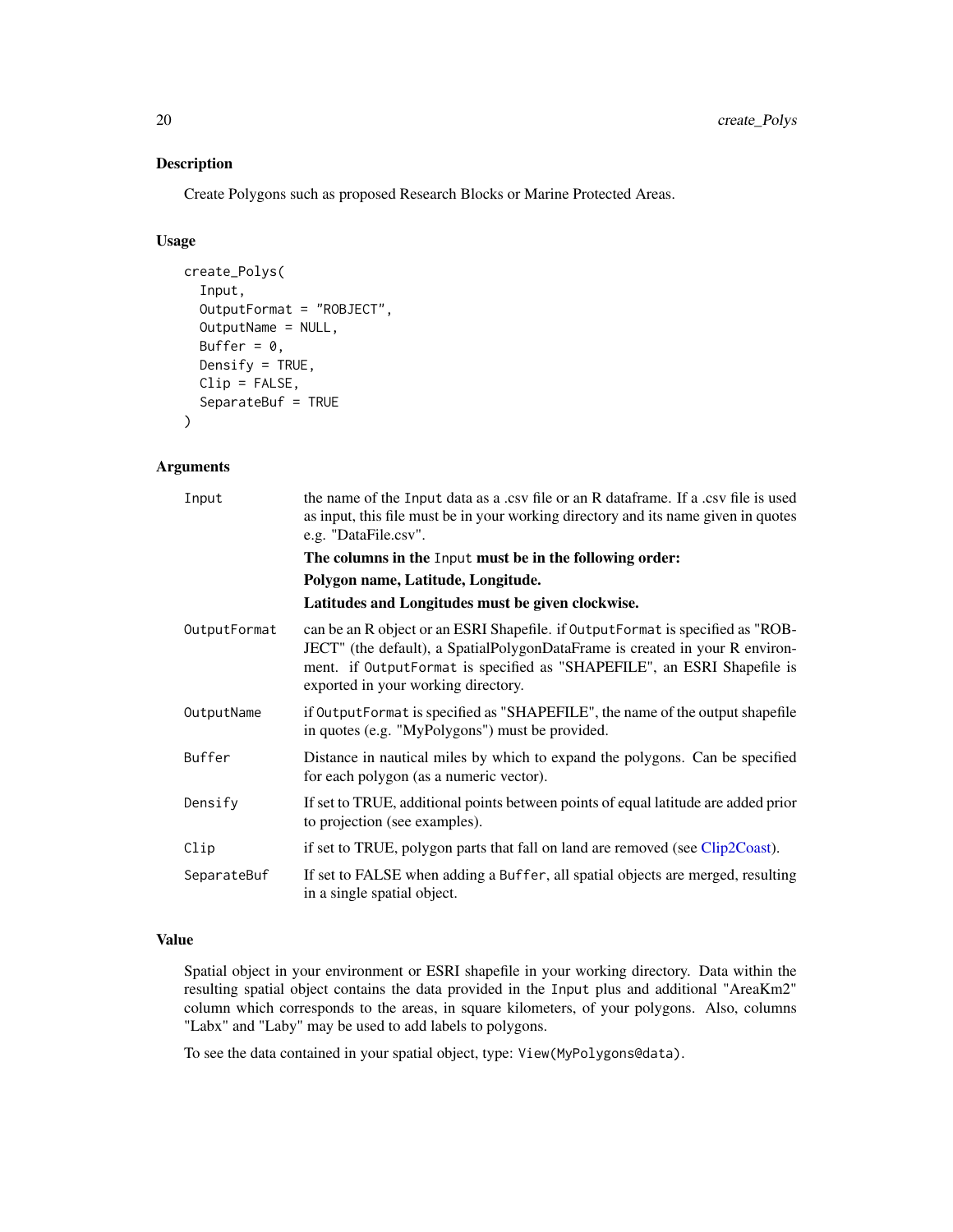<span id="page-20-0"></span>create\_Stations 21

### See Also

[create\\_Points](#page-15-1), [create\\_Lines](#page-13-1), [create\\_PolyGrids](#page-16-1), [create\\_Stations](#page-20-1), [add\\_RefGrid](#page-7-1).

#### Examples

```
#Example 1: Simple and non-densified polygons
```

```
MyPolys=create_Polys(PolyData,Densify=FALSE)
plot(MyPolys,col='blue')
text(MyPolys$Labx,MyPolys$Laby,MyPolys$ID,col='white')
```
#Example 2: Simple and densified polygons (note the curvature of iso-latitude lines)

```
MyPolys=create_Polys(PolyData)
plot(MyPolys,col='red')
text(MyPolys$Labx,MyPolys$Laby,MyPolys$ID,col='white')
```
#Example 3: Buffered and clipped polygons

```
MyPolysBefore=create_Polys(PolyData,Buffer=c(10,-15,120))
MyPolysAfter=create_Polys(PolyData,Buffer=c(10,-15,120),Clip=TRUE)
plot(MyPolysBefore,col='green')
plot(Coast[Coast$ID=='All',],add=TRUE)
plot(MyPolysAfter,col='red',add=TRUE)
text(MyPolysAfter$Labx,MyPolysAfter$Laby,MyPolysAfter$ID,col='white')
```

```
#Example 4: Buffered and grouped polygons
MyPolys=create_Polys(PolyData,Buffer=80,SeparateBuf=FALSE)
plot(MyPolys,border='blue',lwd=3)
```
<span id="page-20-1"></span>create\_Stations *Create Stations*

#### Description

Create random point locations inside a polygon and within bathymetry strata constraints. A distance constraint between stations may also be used if desired.

#### Usage

```
create_Stations(
 Poly,
```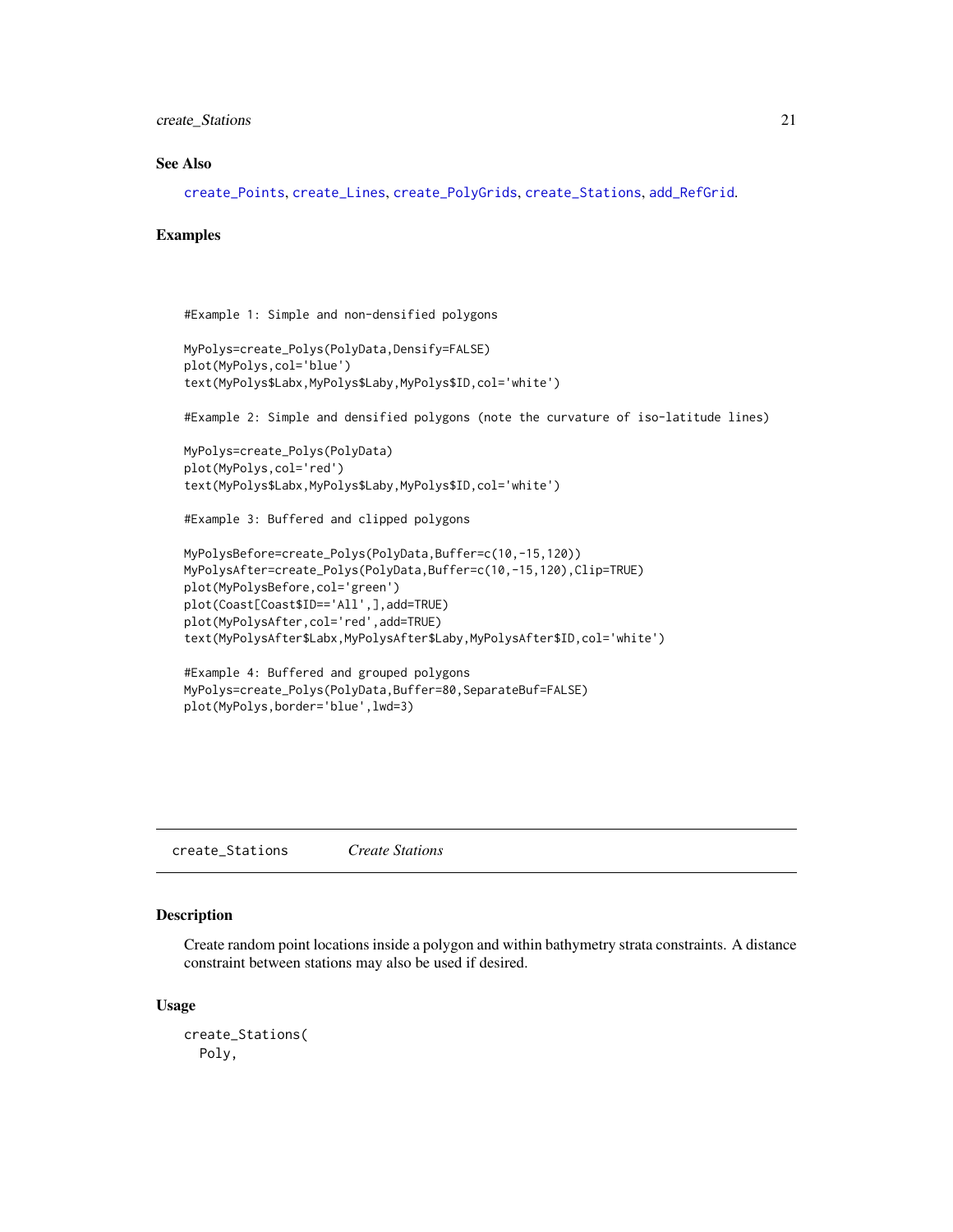```
Bathy,
 Depths,
 N = NA,
 Nauto = NA,
 dist = NA,
 Buf = 1000,ShowProgress = FALSE
\mathcal{E}
```
### Arguments

| Poly         | single polygon inside which stations will be generated. May be created using<br>create_Polys.                                                                                            |
|--------------|------------------------------------------------------------------------------------------------------------------------------------------------------------------------------------------|
| Bathy        | bathymetry raster with the appropriate projection, such as this one.                                                                                                                     |
| Depths       | vector of depths. For example, if the depth strata required are 600 to 1000 and<br>1000 to 2000, Depths=c(-600, -1000, -2000).                                                           |
| Ν            | vector of number of stations required in each depth strata, therefore length (N)<br>must equal length (Depths)-1.                                                                        |
| Nauto        | instead of specifying N, a number of stations proportional to the areas of the<br>depth strata may be created. Nauto is the maximum number of stations required<br>in any depth stratum. |
| dist         | if desired, a distance constraint in nautical miles may be applied. For example,<br>if dist=2, stations will be at least 2 nautical miles apart.                                         |
| Buf          | distance in meters from isobaths. Useful to avoid stations falling on strata<br>boundaries.                                                                                              |
| ShowProgress | if set to TRUE, a progress bar is shown (create_Stations may take a while).                                                                                                              |

### Value

Spatial object in your environment. Data within the resulting object contains the strata and stations locations in both projected space ("x" and "y") and degrees of Latitude/Longitude.

To see the data contained in your spatial object, type: View(MyStations@data).

### See Also

[create\\_Polys](#page-18-1), [SmallBathy](#page-38-1), [add\\_RefGrid](#page-7-1).

### Examples

#First, create a polygon within which stations will be created

MyPolys=create\_Polys(PolyData,Densify=TRUE) plot(MyPolys) text(MyPolys\$Labx,MyPolys\$Laby,MyPolys\$ID) #Subsample MyPolys to only keep the polygon with ID 'one'

<span id="page-21-0"></span>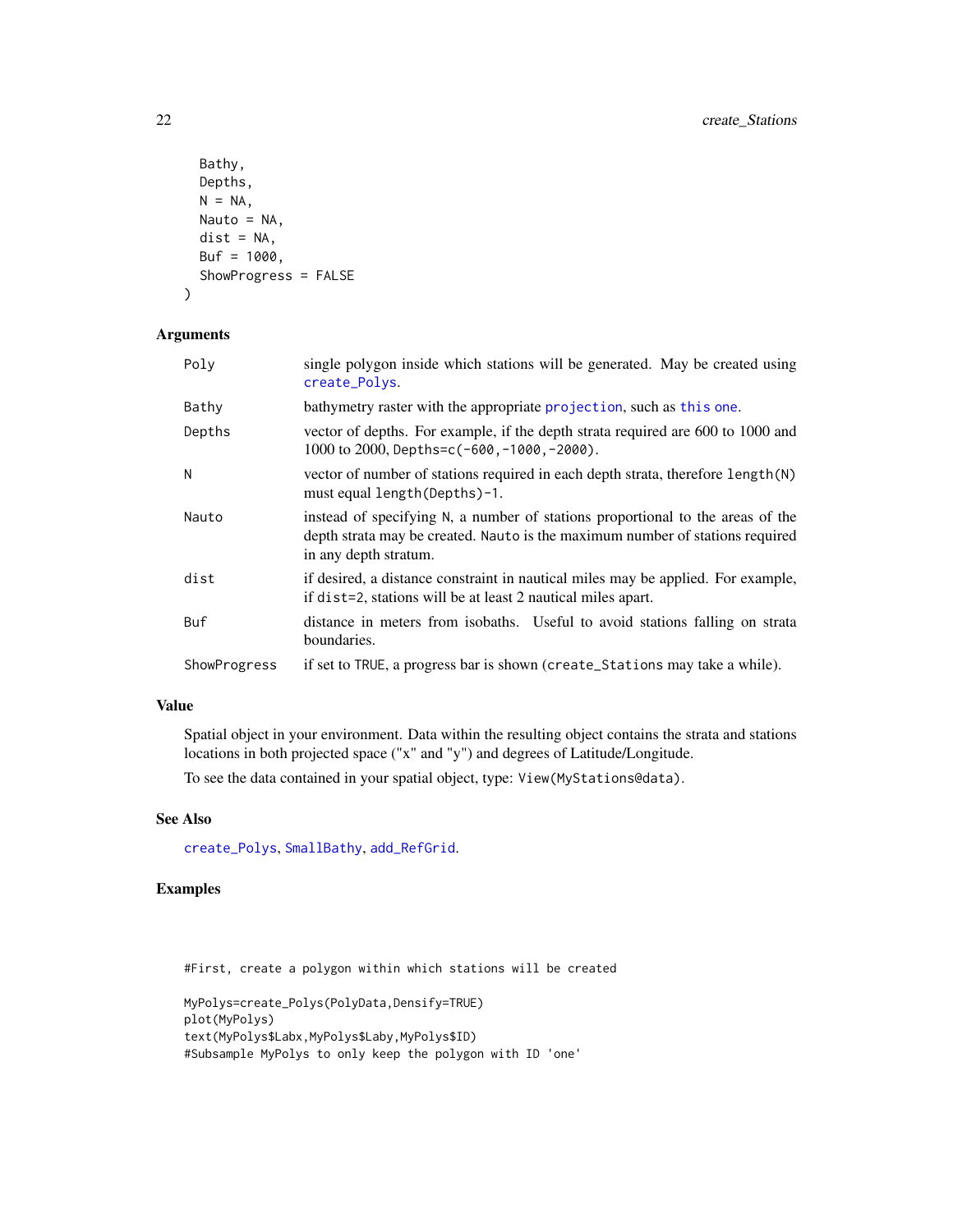### <span id="page-22-0"></span>Depth\_cols 23

```
MyPoly=MyPolys[MyPolys$ID=='one',]
plot(MyPoly,col='green',add=TRUE)
#Second (optional), crop your bathymetry raster to match the extent of your polygon
BathyCroped=raster::crop(SmallBathy,MyPoly)
#Example 1: Set numbers of stations, no distance constraint
MyStations=create_Stations(MyPoly,BathyCroped,Depths=c(-550,-1000,-1500,-2000),N=c(20,15,10))
Mypar=par(mai=c(0,0,0,2)) #Figure margins as c(bottom, left, top, right)
plot(BathyCroped,breaks=Depth_cuts, col=Depth_cols, legend=FALSE,axes=FALSE,box=FALSE)
add\_Scale(offset = 50, height = 90, fontsize = 0.8, width=25)plot(MyPoly,add=TRUE,border='red',lwd=2)
raster::contour(BathyCroped,levels=c(-550,-1000,-1500,-2000),add=TRUE)
plot(MyStations,add=TRUE,col='orange')
par(Mypar)
#Example 2: Set numbers of stations, with distance constraint
MyStations=create_Stations(MyPoly,BathyCroped,
                         Depths=c(-550,-1000,-1500,-2000),N=c(20,15,10),dist=10)
Mypar=par(mai=c(0,0,0,2)) #Figure margins as c(bottom, left, top, right)
plot(BathyCroped,breaks=Depth_cuts, col=Depth_cols, legend=FALSE,axes=FALSE,box=FALSE)
add\_Scale(offset = 50, height = 90, fontsize = 0.8, width=25)plot(MyPoly,add=TRUE,border='red',lwd=2)
raster::contour(BathyCroped,levels=c(-550,-1000,-1500,-2000),add=TRUE)
plot(MyStations[MyStations$Stratum=='550-1000',],pch=21,bg='yellow',add=TRUE)
plot(MyStations[MyStations$Stratum=='1000-1500',],pch=21,bg='orange',add=TRUE)
plot(MyStations[MyStations$Stratum=='1500-2000',],pch=21,bg='red',add=TRUE)
par(Mypar)
#Example 3: Automatic numbers of stations, with distance constraint
MyStations=create_Stations(MyPoly,BathyCroped,Depths=c(-550,-1000,-1500,-2000),Nauto=30,dist=10)
Mypar=par(mai=c(0,0,0,2)) #Figure margins as c(bottom, left, top, right)
plot(BathyCroped,breaks=Depth_cuts, col=Depth_cols, legend=FALSE,axes=FALSE,box=FALSE)
add\_Scale(offset = 50, height = 90, fontsize = 0.8, width=25)plot(MyPoly,add=TRUE,border='red',lwd=2)
raster::contour(BathyCroped,levels=c(-550,-1000,-1500,-2000),add=TRUE)
plot(MyStations[MyStations$Stratum=='550-1000',],pch=21,bg='yellow',add=TRUE)
plot(MyStations[MyStations$Stratum=='1000-1500',],pch=21,bg='orange',add=TRUE)
plot(MyStations[MyStations$Stratum=='1500-2000',],pch=21,bg='red',add=TRUE)
par(Mypar)
```
<span id="page-22-1"></span>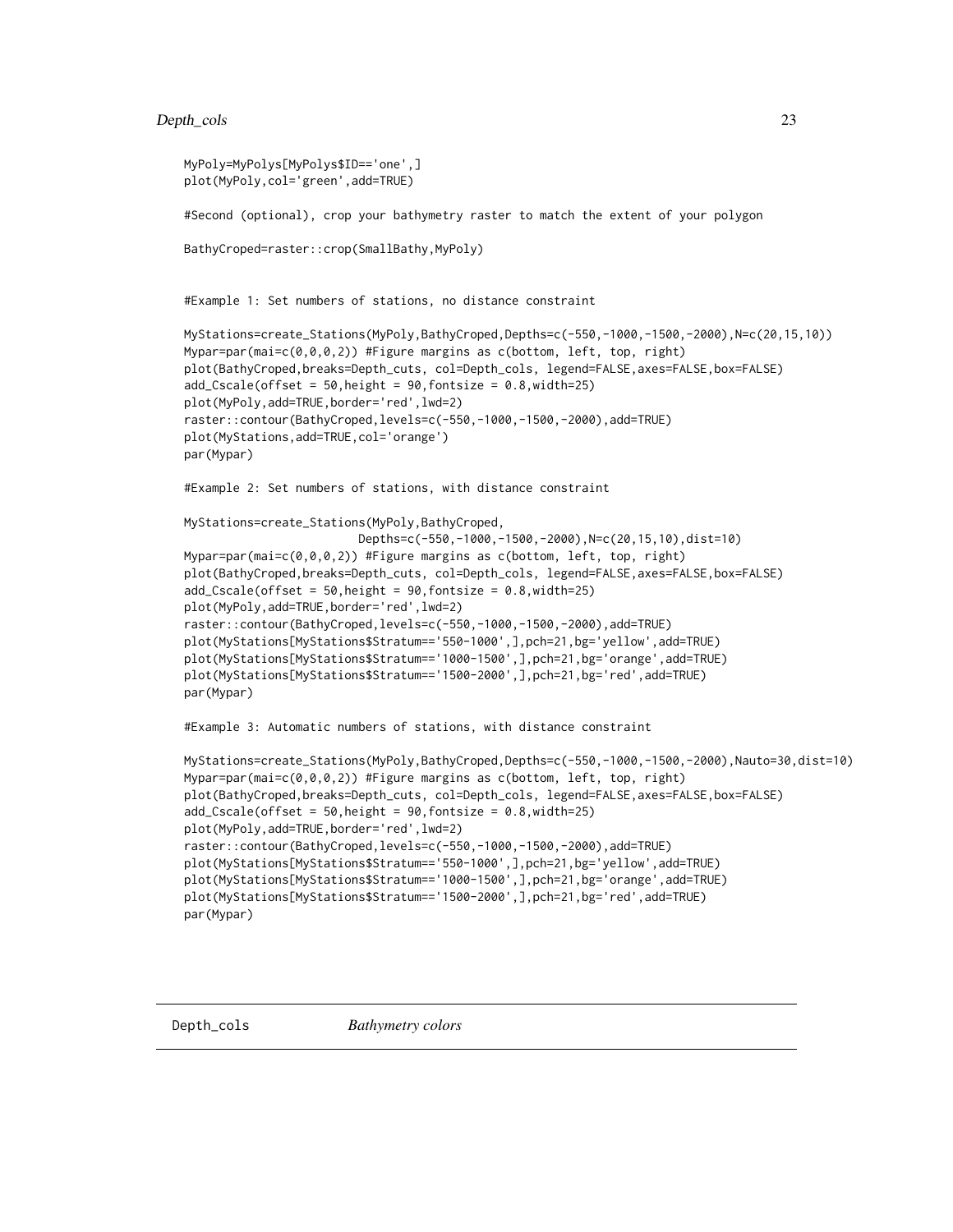<span id="page-23-0"></span>Set of standard colors to plot bathymetry, to be used in conjunction with [Depth\\_cuts.](#page-24-1)

### Usage

data(Depth\_cols)

### Format

Character vector

### See Also

[Depth\\_cols2](#page-23-1), [add\\_col](#page-1-1), [add\\_Cscale](#page-3-1), [SmallBathy](#page-38-1).

### Examples

plot(SmallBathy,breaks=Depth\_cuts,col=Depth\_cols,axes=FALSE,box=FALSE)

<span id="page-23-1"></span>Depth\_cols2 *Bathymetry colors with Fishable Depth range*

### Description

Set of colors to plot bathymetry and highlight Fishable Depth range, to be used in conjunction with [Depth\\_cuts2.](#page-24-2)

### Usage

data(Depth\_cols2)

#### Format

Character vector

### See Also

[Depth\\_cols](#page-22-1), [add\\_col](#page-1-1), [add\\_Cscale](#page-3-1), [SmallBathy](#page-38-1).

### Examples

plot(SmallBathy,breaks=Depth\_cuts2,col=Depth\_cols2,axes=FALSE,box=FALSE)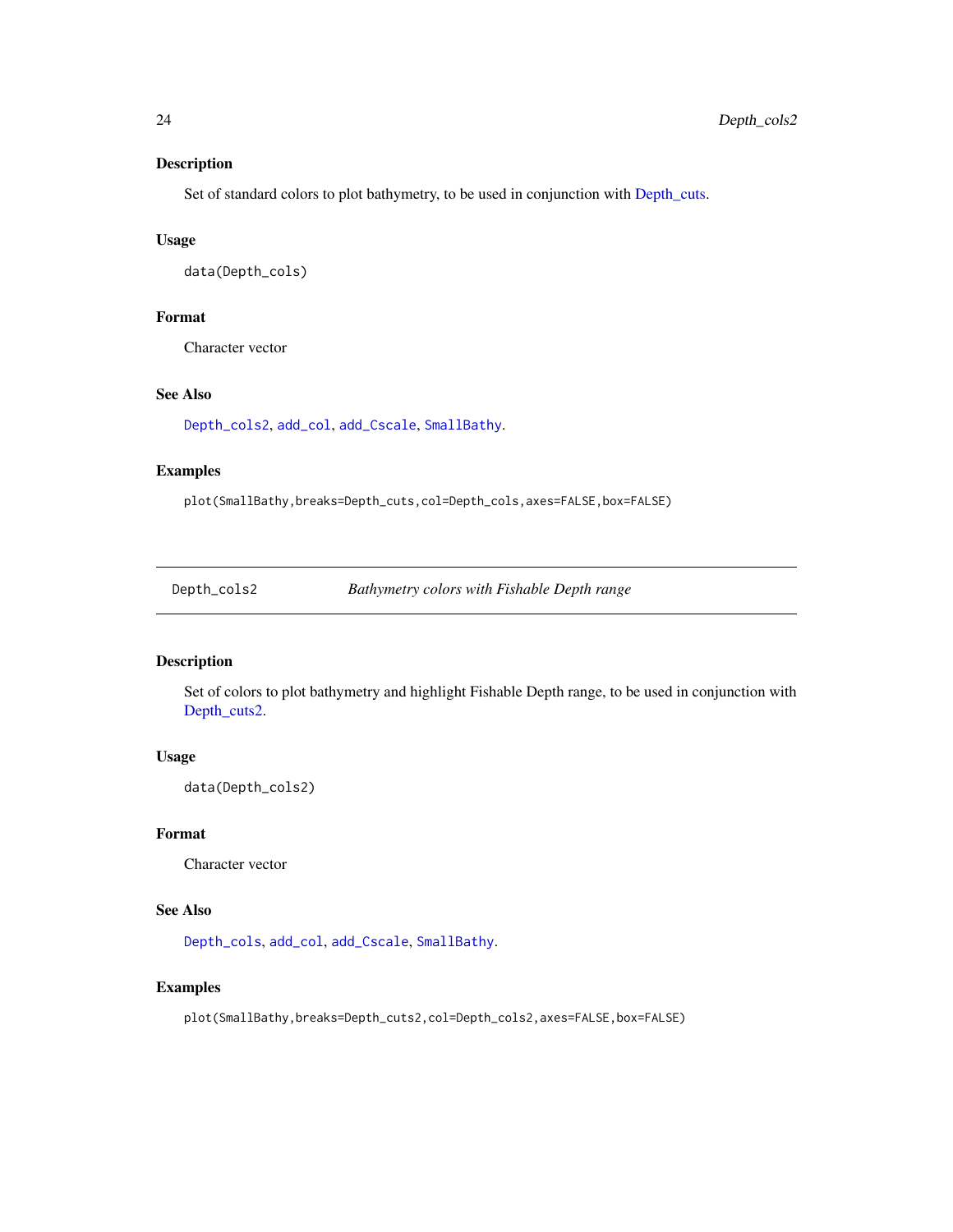<span id="page-24-1"></span><span id="page-24-0"></span>

Set of depth classes to plot bathymetry, to be used in conjunction with [Depth\\_cols.](#page-22-1)

#### Usage

data(Depth\_cuts)

### Format

Numeric vector

#### See Also

[Depth\\_cuts2](#page-24-2), [add\\_col](#page-1-1), [add\\_Cscale](#page-3-1), [SmallBathy](#page-38-1).

### Examples

plot(SmallBathy,breaks=Depth\_cuts,col=Depth\_cols,axes=FALSE,box=FALSE)

<span id="page-24-2"></span>Depth\_cuts2 *Bathymetry depth classes with Fishable Depth range*

### Description

Set of depth classes to plot bathymetry and highlight Fishable Depth range, to be used in conjunction with [Depth\\_cols2.](#page-23-1)

### Usage

data(Depth\_cuts2)

### Format

Numeric vector

#### See Also

[Depth\\_cuts](#page-24-1), [add\\_col](#page-1-1), [add\\_Cscale](#page-3-1), [SmallBathy](#page-38-1).

### Examples

plot(SmallBathy,breaks=Depth\_cuts2,col=Depth\_cols2,axes=FALSE,box=FALSE)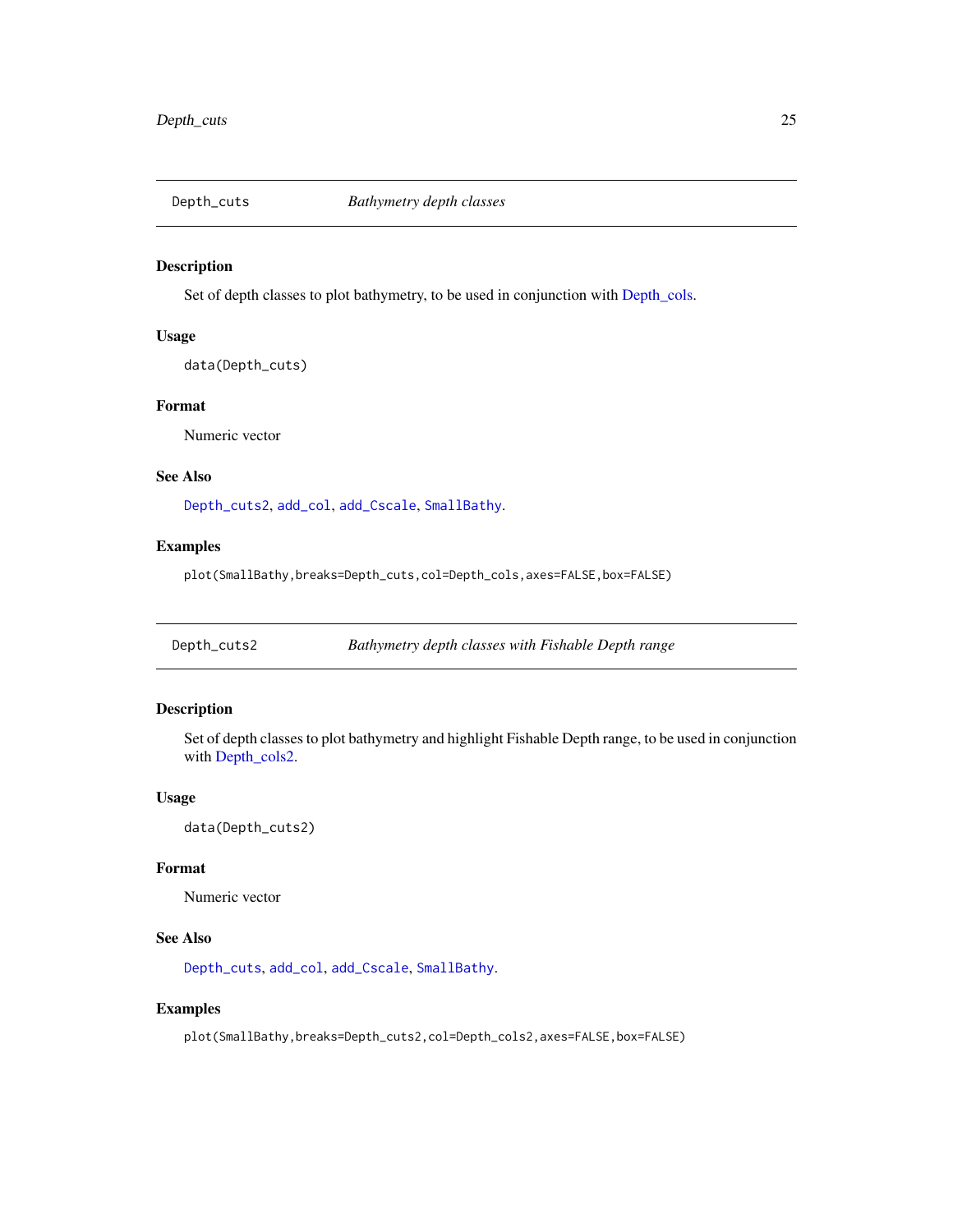<span id="page-25-1"></span><span id="page-25-0"></span>

Given a bathymetry raster and an input dataframe of point locations (given in decimal degrees), computes the depths at these locations using bilinear interpolation (using [extract](#page-0-0)). Optionally can also compute the horizontal distance of locations to chosen isobaths.

#### Usage

```
get_depths(
  Input,
  Bathy,
  d = 10000,Isobaths = NA,
  IsoLocs = FALSE,
  ShowProgress = FALSE
)
```
#### Arguments

| Input        | dataframe with, at least, Latitudes and Longitudes. The columns in the Input<br>must be in the following order:                                                                                                                                                                                        |
|--------------|--------------------------------------------------------------------------------------------------------------------------------------------------------------------------------------------------------------------------------------------------------------------------------------------------------|
|              | Latitude, Longitude, Variable 1, Variable 2,  Variable x                                                                                                                                                                                                                                               |
| Bathy        | bathymetry raster with the appropriate projection, such as this one. It is<br>recommended to use a raster of higher resolution than SmallBathy.                                                                                                                                                        |
| d            | distance in meters, used to group locations by distance and speed up computa-<br>tions (by cutting the bathymetry raster into small pieces matching the extent of<br>grouped locations). Lower values make computations faster but at the risk of<br>not finding distances to isobaths (when desired). |
| Isobaths     | Depths to which the horizontal distances to locations are computed, if required.                                                                                                                                                                                                                       |
| IsoLocs      | If TRUE, the locations on the Iosbaths that are closest to the locations given in<br>the Input are added to the exported data frame.                                                                                                                                                                   |
| ShowProgress | if set to TRUE, a progress bar is shown (get_depths may take a while).                                                                                                                                                                                                                                 |

### Value

dataframe with the same structure as the Input with additional columns, where  $'x'$  and  $'y'$  are the projected locations, 'd' is the depth, 'D\_iso', 'X\_iso' and 'Y\_iso' are the horizontal distances and closest point location on 'Isobaths'. All units are in meters.

### See Also

[SmallBathy](#page-38-1), [create\\_Points](#page-15-1), [create\\_Stations](#page-20-1), [extract](#page-0-0).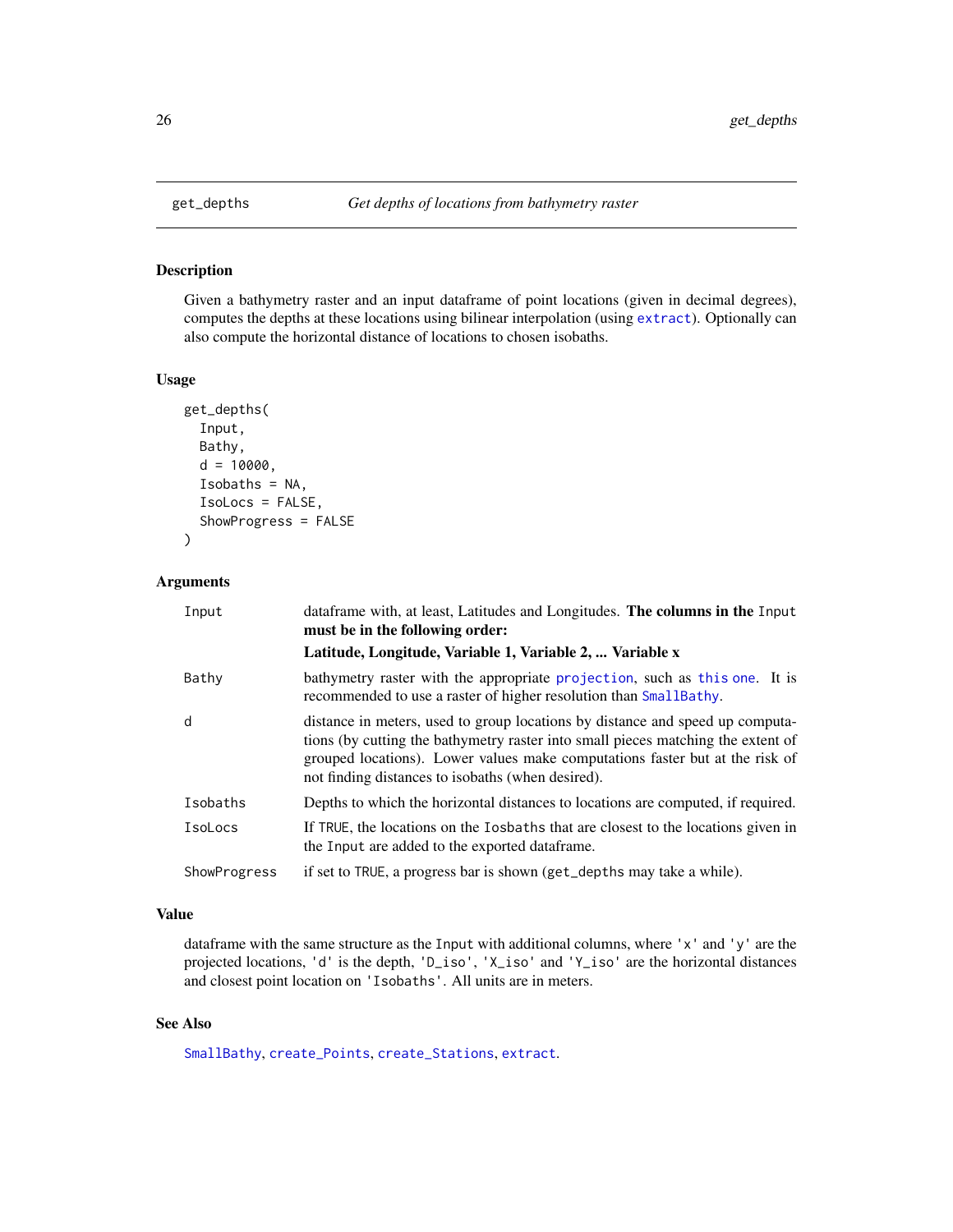#### <span id="page-26-0"></span>GridData 27

### Examples

```
#Generate a dataframe
MyData=data.frame(Lat=PointData$Lat,
Lon=PointData$Lon,
Catch=PointData$Catch)
#Example 1: get depths of locations
MyDataD=get_depths(MyData,SmallBathy)
#View(MyDataD)
plot(MyDataD$d,MyDataD$Catch,xlab='Depth',ylab='Catch',pch=21,bg='blue') #Plot of catch vs depth
#Example 2: get depths of locations and distance to isobath -3000m
MyDataD=get_depths(MyData,SmallBathy,Isobaths=-3000,IsoLocs=TRUE,d=200000,ShowProgress=TRUE)
plot(MyDataD$x,MyDataD$y,pch=21,bg='green')
contour(SmallBathy,levels=-3000,add=TRUE,col='blue',maxpixels=10000000)
segments(x0=MyDataD$x,
        y0=MyDataD$y,
         x1=MyDataD$X_3000,
        y1=MyDataD$Y_3000,col='red')
```
GridData *Example dataset for create\_PolyGrids*

### Description

To be used in conjunction with [create\\_PolyGrids.](#page-16-1)

### Usage

```
data(GridData)
```
#### Format

DataFrame

#### See Also

[create\\_PolyGrids](#page-16-1).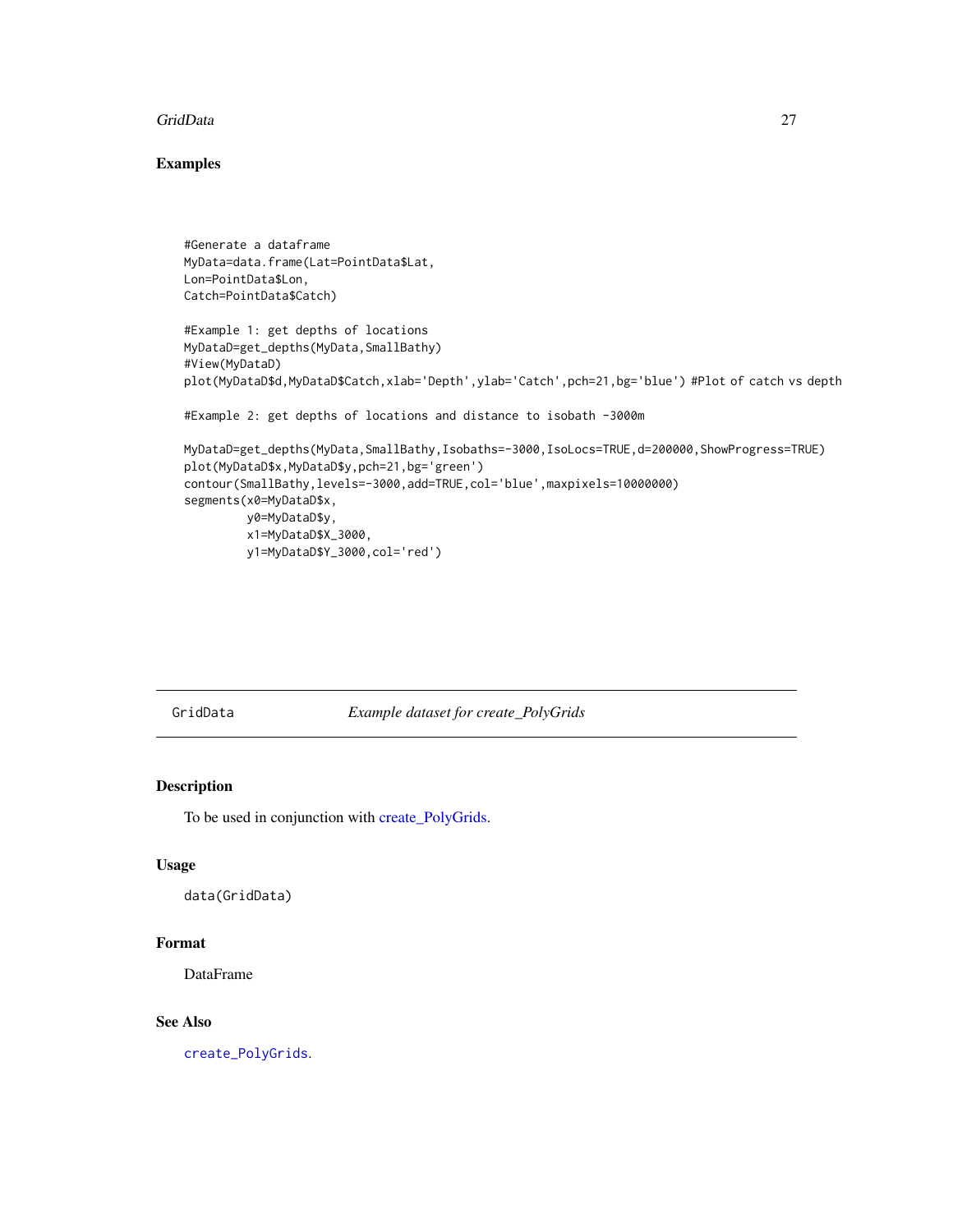28 Labels and the contract of the contract of the contract of the contract of the contract of the contract of the contract of the contract of the contract of the contract of the contract of the contract of the contract of

### Examples

#View(GridData)

MyGrid=create\_PolyGrids(Input=GridData,dlon=2,dlat=1) plot(MyGrid,col=MyGrid\$Col\_Catch\_sum)

<span id="page-27-1"></span>Labels *Polygon labels*

### Description

Labels for the layers obtained via 'load\_' functions. Positions correspond to the centroids of polygon parts. Can be used in conjunction with [add\\_labels](#page-5-1).

### Usage

data(Labels)

### Format

dataframe

### See Also

[add\\_labels](#page-5-1), [load\\_ASDs](#page-28-1), [load\\_SSRUs](#page-35-1), [load\\_RBs](#page-32-1), [load\\_SSMUs](#page-34-1), [load\\_MAs](#page-31-1), [load\\_EEZs](#page-30-1), [load\\_RefAreas](#page-33-1), [load\\_MPAs](#page-31-2).

### Examples

#View(Labels)

```
ASDs=load_ASDs()
plot(ASDs)
add_labels(mode='auto',layer='ASDs',fontsize=1,fonttype=2)
```
<span id="page-27-0"></span>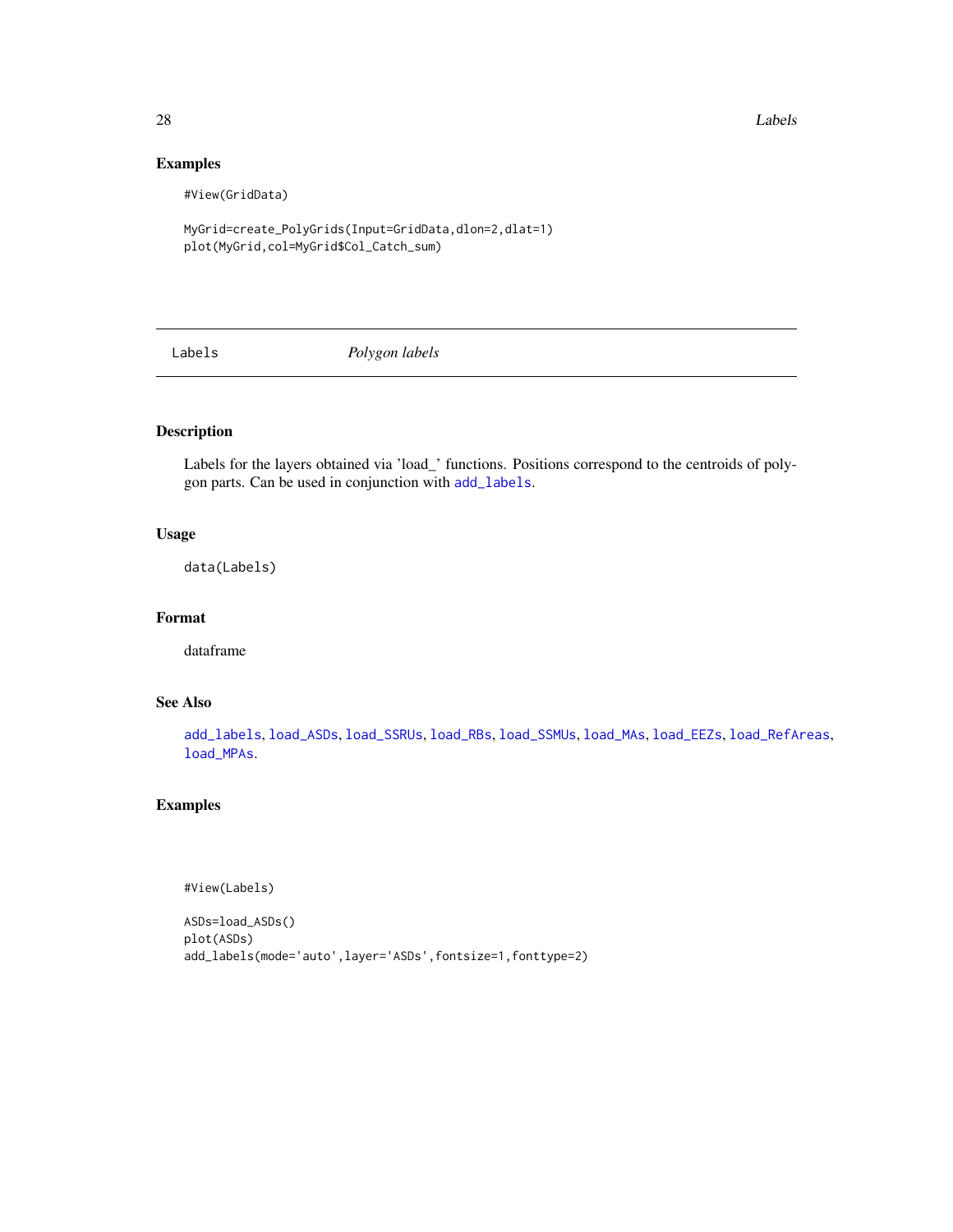<span id="page-28-0"></span>

To be used in conjunction with [create\\_Lines.](#page-13-1)

#### Usage

data(LineData)

#### Format

DataFrame

### See Also

[create\\_Lines](#page-13-1).

#### Examples

#View(LineData)

MyLines=create\_Lines(LineData) plot(MyLines,lwd=2)

<span id="page-28-1"></span>load\_ASDs *Load CCAMLR statistical Areas, Subareas and Divisions*

#### Description

Download the up-to-date spatial layer from the [online CCAMLRGIS](http://gis.ccamlr.org/) and load it to your environment. The layer's Metadata is accessible by clicking on the red 'i' in the list of layers available on the [online CCAMLRGIS.](http://gis.ccamlr.org/) See examples for offline use.

#### Usage

load\_ASDs()

#### See Also

[load\\_SSRUs](#page-35-1), [load\\_RBs](#page-32-1), [load\\_SSMUs](#page-34-1), [load\\_MAs](#page-31-1), [load\\_Coastline](#page-29-1), [load\\_RefAreas](#page-33-1), [load\\_MPAs](#page-31-2), [load\\_EEZs](#page-30-1).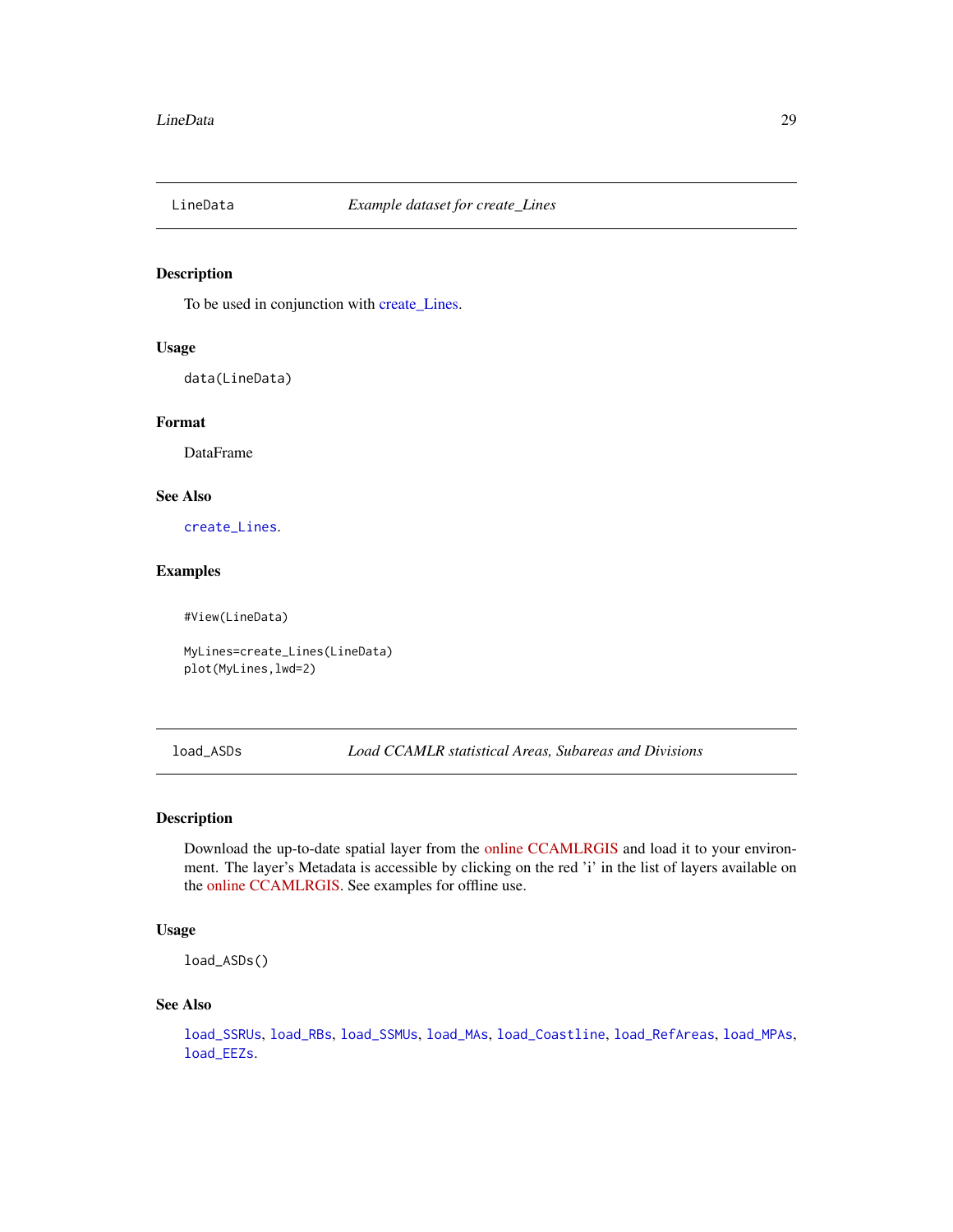#### Examples

```
#When online:
ASDs=load_ASDs()
plot(ASDs)
#If going offline in the future: load and save as RData when online,
# then reload RData when offline:
ASDs=load_ASDs()
EEZs=load_EEZs()
save(list=c('ASDs','EEZs'), file = file.path(tempdir(), "CCAMLRLayers.RData"))
rm(ASDs,EEZs)
load(file.path(tempdir(), "CCAMLRLayers.RData"))
```
<span id="page-29-1"></span>load\_Coastline *load the full CCAMLR Coastline*

#### Description

Download the up-to-date spatial layer from the [online CCAMLRGIS](http://gis.ccamlr.org/) and load it to your environment. The layer's Metadata is accessible by clicking on the red 'i' in the list of layers available on the [online CCAMLRGIS.](http://gis.ccamlr.org/) See examples for offline use. Note that this coastline expands further north than [Coast.](#page-12-1)

#### Usage

```
load_Coastline()
```
#### See Also

[load\\_ASDs](#page-28-1), [load\\_SSRUs](#page-35-1), [load\\_RBs](#page-32-1), [load\\_SSMUs](#page-34-1), [load\\_MAs](#page-31-1), [load\\_RefAreas](#page-33-1), [load\\_MPAs](#page-31-2), [load\\_EEZs](#page-30-1).

### Examples

```
#When online:
Coastline=load_Coastline()
plot(Coastline)
#If going offline in the future: load and save as RData when online,
# then reload RData when offline:
Coastline=load_Coastline()
EEZs=load_EEZs()
```
<span id="page-29-0"></span>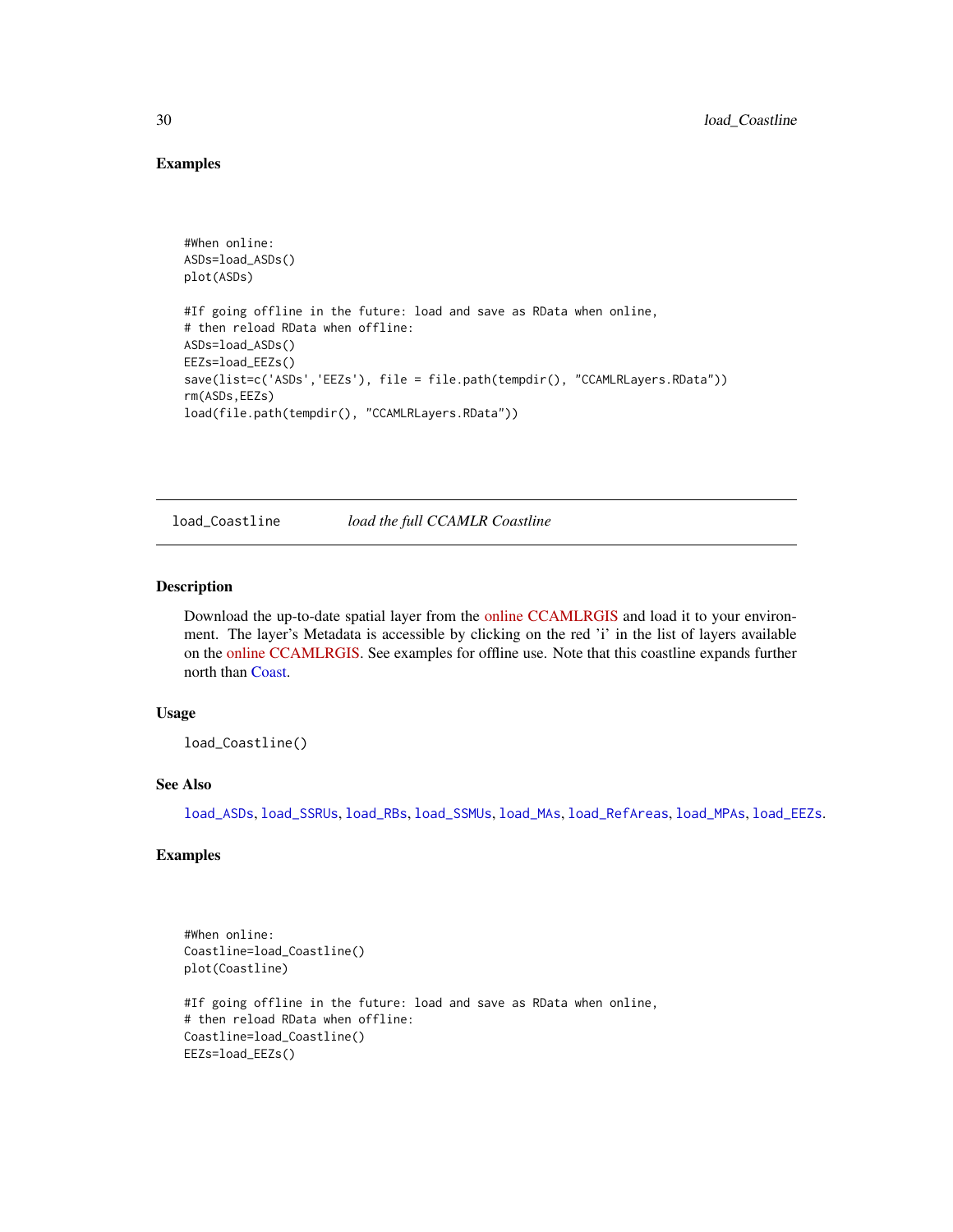```
save(list=c('Coastline','EEZs'), file = file.path(tempdir(), "CCAMLRLayers.RData"))
rm(Coastline,EEZs)
load(file.path(tempdir(), "CCAMLRLayers.RData"))
```
<span id="page-30-1"></span>load\_EEZs *Load Exclusive Economic Zones*

#### Description

Download the up-to-date spatial layer from the [online CCAMLRGIS](http://gis.ccamlr.org/) and load it to your environment. The layer's Metadata is accessible by clicking on the red 'i' in the list of layers available on the [online CCAMLRGIS.](http://gis.ccamlr.org/) See examples for offline use.

#### Usage

load\_EEZs()

#### See Also

[load\\_ASDs](#page-28-1), [load\\_SSRUs](#page-35-1), [load\\_RBs](#page-32-1), [load\\_SSMUs](#page-34-1), [load\\_MAs](#page-31-1), [load\\_Coastline](#page-29-1), [load\\_RefAreas](#page-33-1), [load\\_MPAs](#page-31-2).

### Examples

```
#When online:
EEZs=load_EEZs()
plot(EEZs)
#If going offline in the future: load and save as RData when online,
# then reload RData when offline:
MPAs=load_MPAs()
EEZs=load_EEZs()
save(list=c('MPAs','EEZs'), file = file.path(tempdir(), "CCAMLRLayers.RData"))
rm(MPAs,EEZs)
load(file.path(tempdir(), "CCAMLRLayers.RData"))
```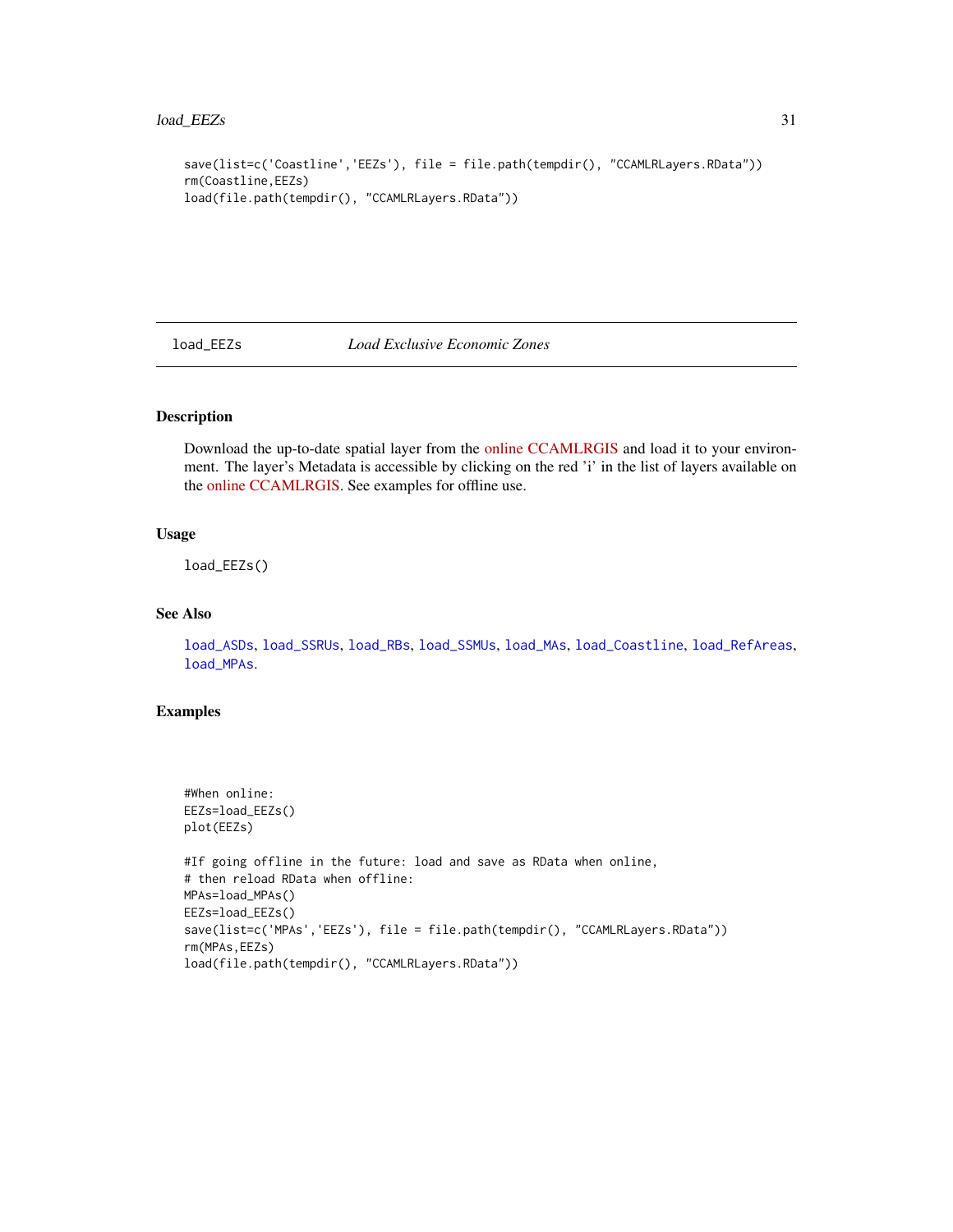Download the up-to-date spatial layer from the [online CCAMLRGIS](http://gis.ccamlr.org/) and load it to your environment. The layer's Metadata is accessible by clicking on the red 'i' in the list of layers available on the [online CCAMLRGIS.](http://gis.ccamlr.org/) See examples for offline use.

#### Usage

load\_MAs()

### See Also

[load\\_ASDs](#page-28-1), [load\\_SSRUs](#page-35-1), [load\\_RBs](#page-32-1), [load\\_SSMUs](#page-34-1), [load\\_Coastline](#page-29-1), [load\\_RefAreas](#page-33-1), [load\\_MPAs](#page-31-2), [load\\_EEZs](#page-30-1).

#### Examples

```
#When online:
MAs=load_MAs()
plot(MAs)
#If going offline in the future: load and save as RData when online,
# then reload RData when offline:
MAs=load_MAs()
EEZs=load_EEZs()
save(list=c('MAs','EEZs'), file = file.path(tempdir(), "CCAMLRLayers.RData"))
rm(MAs,EEZs)
load(file.path(tempdir(), "CCAMLRLayers.RData"))
```
<span id="page-31-2"></span>load\_MPAs *load CCAMLR Marine Protected Areas*

### Description

Download the up-to-date spatial layer from the [online CCAMLRGIS](http://gis.ccamlr.org/) and load it to your environment. The layer's Metadata is accessible by clicking on the red 'i' in the list of layers available on the [online CCAMLRGIS.](http://gis.ccamlr.org/) See examples for offline use.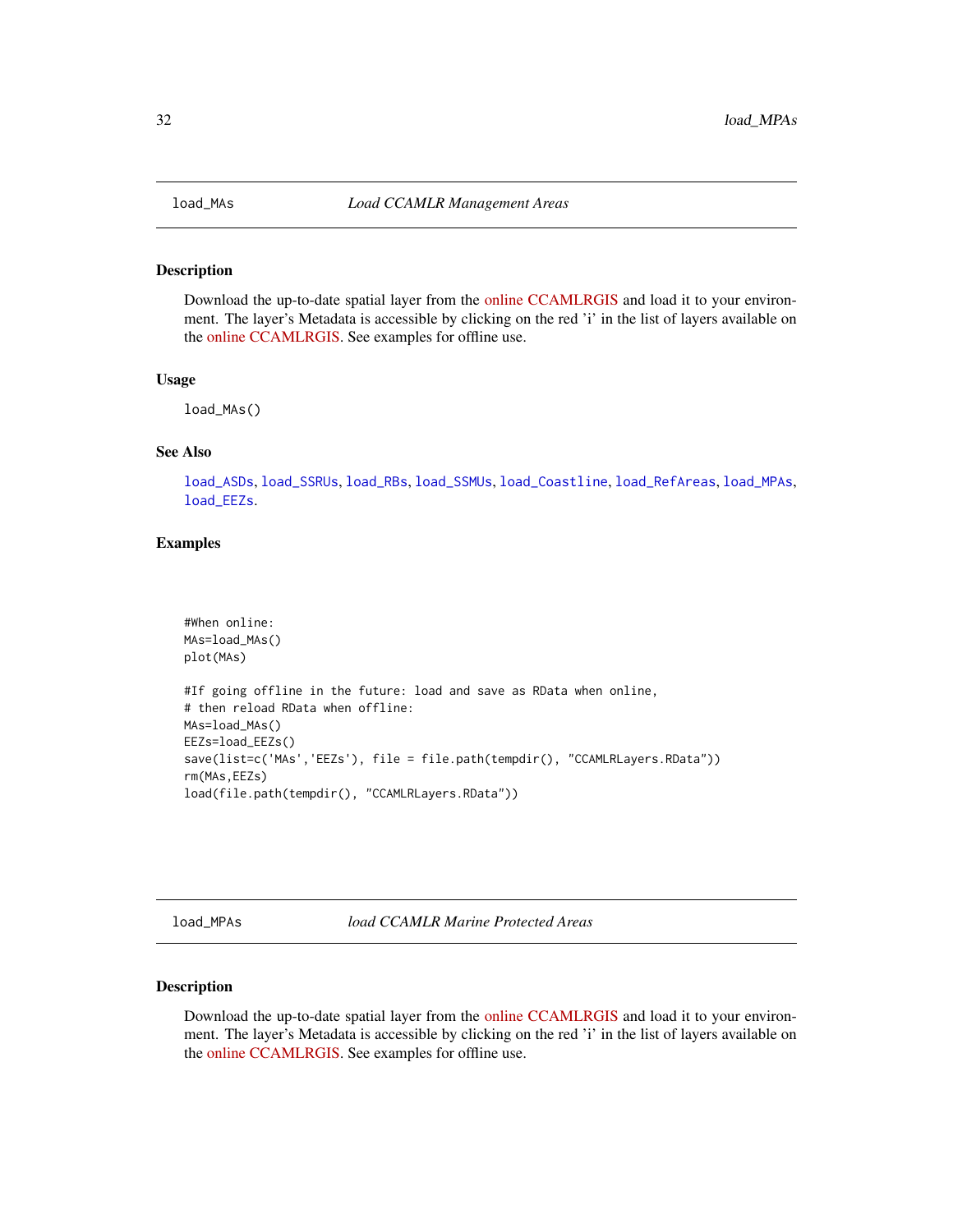#### <span id="page-32-0"></span>load\_RBs 33

#### Usage

load\_MPAs()

### See Also

[load\\_ASDs](#page-28-1), [load\\_SSRUs](#page-35-1), [load\\_RBs](#page-32-1), [load\\_SSMUs](#page-34-1), [load\\_MAs](#page-31-1), [load\\_Coastline](#page-29-1), [load\\_RefAreas](#page-33-1), [load\\_EEZs](#page-30-1).

#### Examples

```
#When online:
MPAs=load_MPAs()
plot(MPAs)
#If going offline in the future: load and save as RData when online,
# then reload RData when offline:
MPAs=load_MPAs()
EEZs=load_EEZs()
save(list=c('MPAs','EEZs'), file = file.path(tempdir(), "CCAMLRLayers.RData"))
rm(MPAs,EEZs)
load(file.path(tempdir(), "CCAMLRLayers.RData"))
```
<span id="page-32-1"></span>load\_RBs *Load CCAMLR Research Blocks*

#### Description

Download the up-to-date spatial layer from the [online CCAMLRGIS](http://gis.ccamlr.org/) and load it to your environment. The layer's Metadata is accessible by clicking on the red 'i' in the list of layers available on the [online CCAMLRGIS.](http://gis.ccamlr.org/) See examples for offline use.

### Usage

load\_RBs()

#### See Also

[load\\_ASDs](#page-28-1), [load\\_SSRUs](#page-35-1), [load\\_SSMUs](#page-34-1), [load\\_MAs](#page-31-1), [load\\_Coastline](#page-29-1), [load\\_RefAreas](#page-33-1), [load\\_MPAs](#page-31-2), [load\\_EEZs](#page-30-1).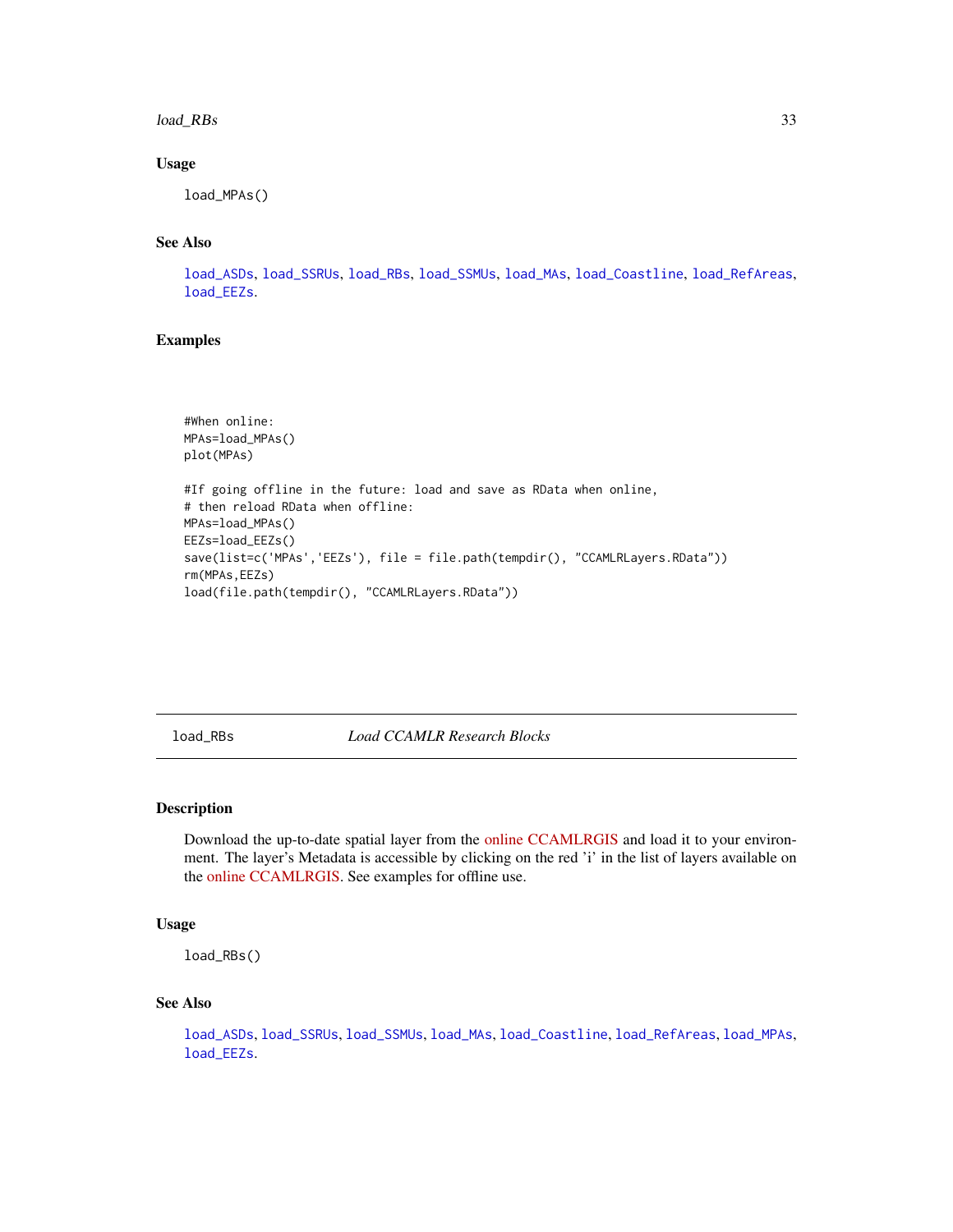### Examples

```
#When online:
RBs=load_RBs()
plot(RBs)
#If going offline in the future: load and save as RData when online,
# then reload RData when offline:
RBs=load_RBs()
EEZs=load_EEZs()
save(list=c('RBs','EEZs'), file = file.path(tempdir(), "CCAMLRLayers.RData"))
rm(RBs,EEZs)
load(file.path(tempdir(), "CCAMLRLayers.RData"))
```
<span id="page-33-1"></span>load\_RefAreas *Load CCAMLR Reference Areas*

#### Description

Download the up-to-date spatial layer from the [online CCAMLRGIS](http://gis.ccamlr.org/) and load it to your environment. The layer's Metadata is accessible by clicking on the red 'i' in the list of layers available on the [online CCAMLRGIS.](http://gis.ccamlr.org/) See examples for offline use.

#### Usage

load\_RefAreas()

#### See Also

[load\\_ASDs](#page-28-1), [load\\_SSRUs](#page-35-1), [load\\_RBs](#page-32-1), [load\\_SSMUs](#page-34-1), [load\\_MAs](#page-31-1), [load\\_Coastline](#page-29-1), [load\\_MPAs](#page-31-2), [load\\_EEZs](#page-30-1).

### Examples

```
#When online:
RefAreas=load_RefAreas()
plot(RefAreas)
#If going offline in the future: load and save as RData when online,
# then reload RData when offline:
RefAreas=load_RefAreas()
EEZs=load_EEZs()
```
<span id="page-33-0"></span>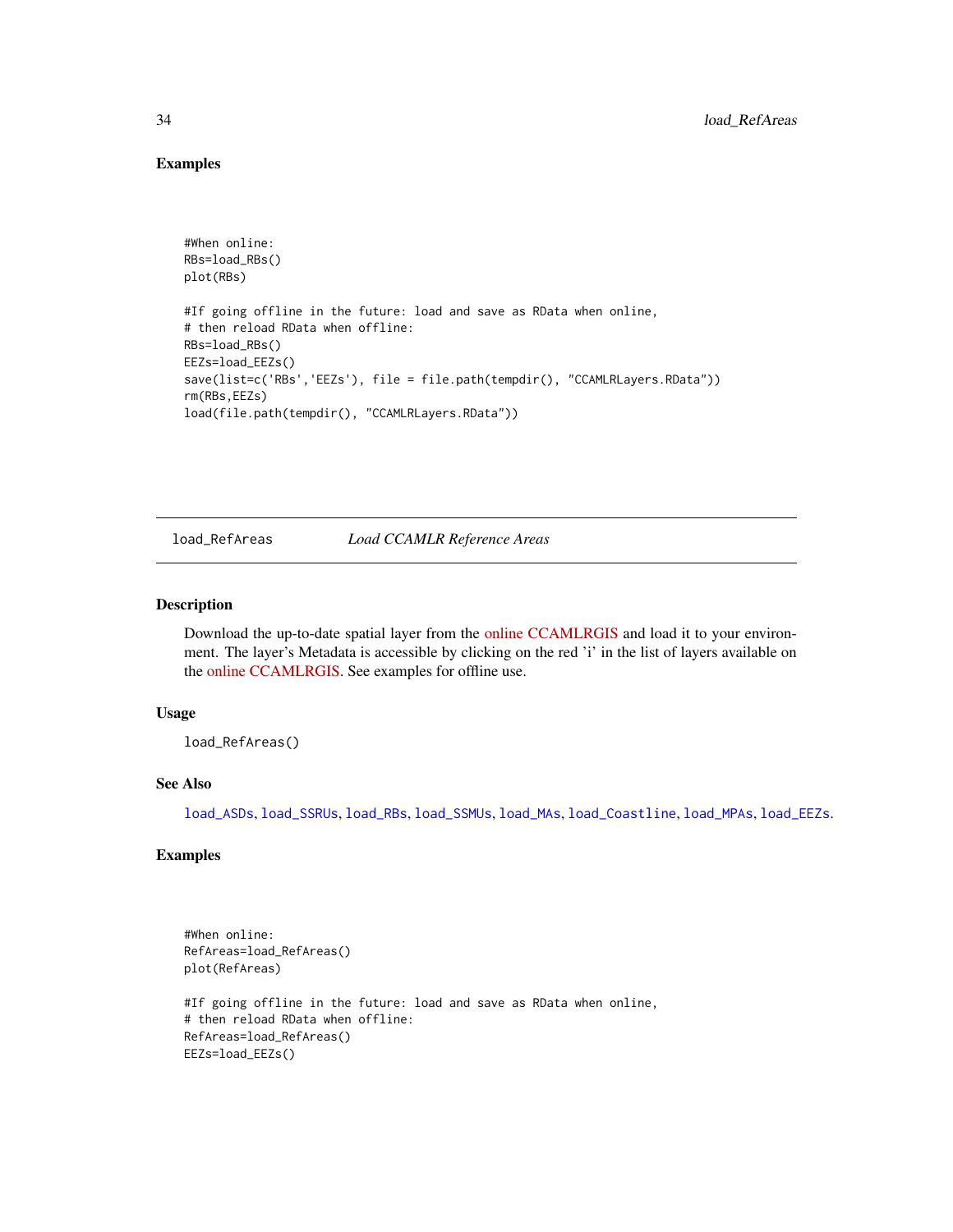```
save(list=c('RefAreas','EEZs'), file = file.path(tempdir(), "CCAMLRLayers.RData"))
rm(RefAreas,EEZs)
load(file.path(tempdir(), "CCAMLRLayers.RData"))
```
<span id="page-34-1"></span>load\_SSMUs *Load CCAMLR Small Scale Management Units*

### Description

Download the up-to-date spatial layer from the [online CCAMLRGIS](http://gis.ccamlr.org/) and load it to your environment. The layer's Metadata is accessible by clicking on the red 'i' in the list of layers available on the [online CCAMLRGIS.](http://gis.ccamlr.org/) See examples for offline use.

#### Usage

load\_SSMUs()

### See Also

[load\\_ASDs](#page-28-1), [load\\_SSRUs](#page-35-1), [load\\_RBs](#page-32-1), [load\\_MAs](#page-31-1), [load\\_Coastline](#page-29-1), [load\\_RefAreas](#page-33-1), [load\\_MPAs](#page-31-2), [load\\_EEZs](#page-30-1).

### Examples

```
#When online:
SSMUs=load_SSMUs()
plot(SSMUs)
#If going offline in the future: load and save as RData when online,
# then reload RData when offline:
SSMUs=load_SSMUs()
EEZs=load_EEZs()
save(list=c('SSMUs','EEZs'), file = file.path(tempdir(), "CCAMLRLayers.RData"))
rm(SSMUs,EEZs)
load(file.path(tempdir(), "CCAMLRLayers.RData"))
```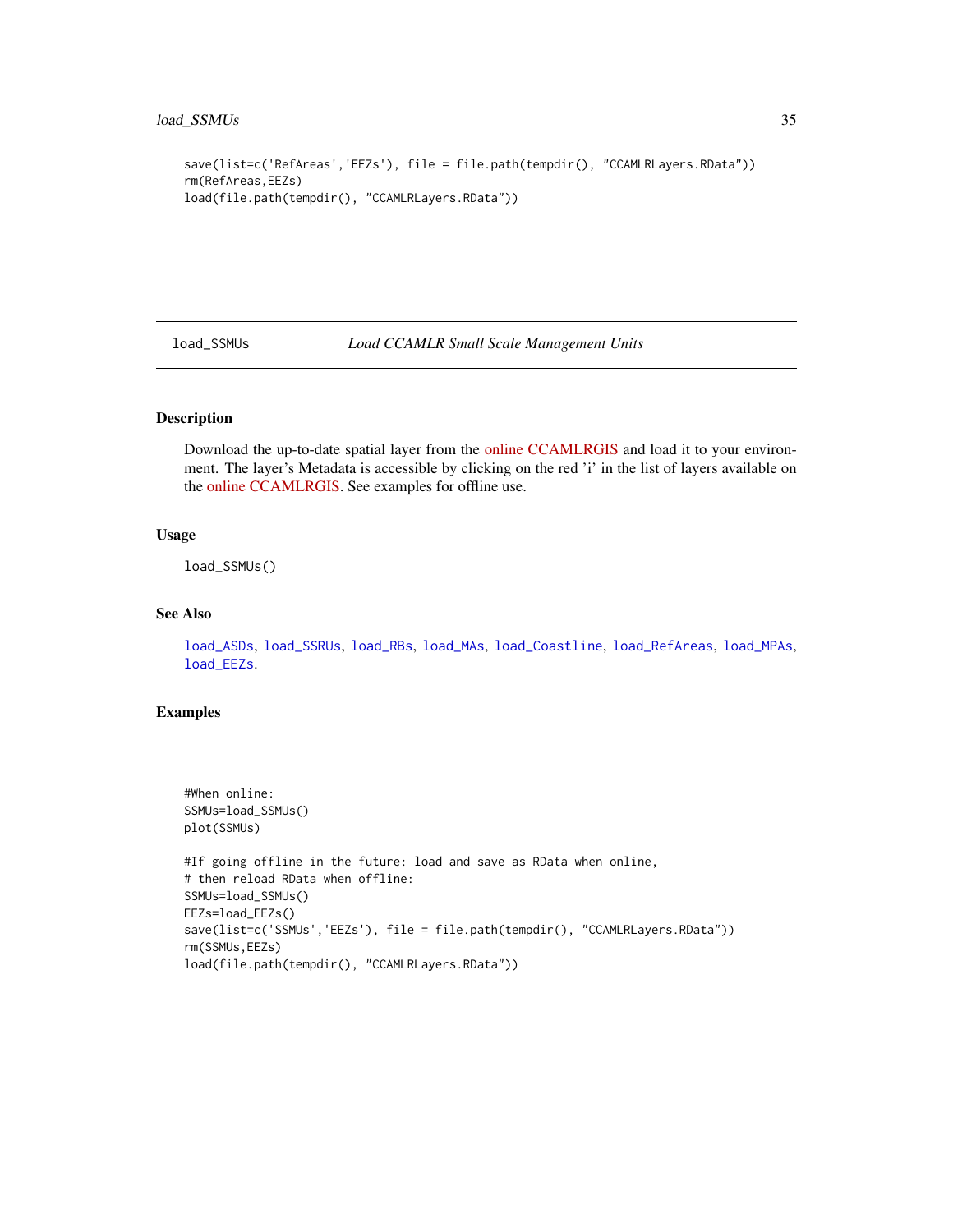<span id="page-35-1"></span><span id="page-35-0"></span>

Download the up-to-date spatial layer from the [online CCAMLRGIS](http://gis.ccamlr.org/) and load it to your environment. The layer's Metadata is accessible by clicking on the red 'i' in the list of layers available on the [online CCAMLRGIS.](http://gis.ccamlr.org/) See examples for offline use.

#### Usage

load\_SSRUs()

### See Also

[load\\_ASDs](#page-28-1), [load\\_RBs](#page-32-1), [load\\_SSMUs](#page-34-1), [load\\_MAs](#page-31-1), [load\\_Coastline](#page-29-1), [load\\_RefAreas](#page-33-1), [load\\_MPAs](#page-31-2), [load\\_EEZs](#page-30-1).

### Examples

```
#When online:
SSRUs=load_SSRUs()
plot(SSRUs)
#If going offline in the future: load and save as RData when online,
# then reload RData when offline:
SSRUs=load_SSRUs()
EEZs=load_EEZs()
save(list=c('SSRUs','EEZs'), file = file.path(tempdir(), "CCAMLRLayers.RData"))
rm(SSRUs,EEZs)
load(file.path(tempdir(), "CCAMLRLayers.RData"))
```
PointData *Example dataset for create\_Points*

### Description

To be used in conjunction with [create\\_Points.](#page-15-1)

#### Usage

data(PointData)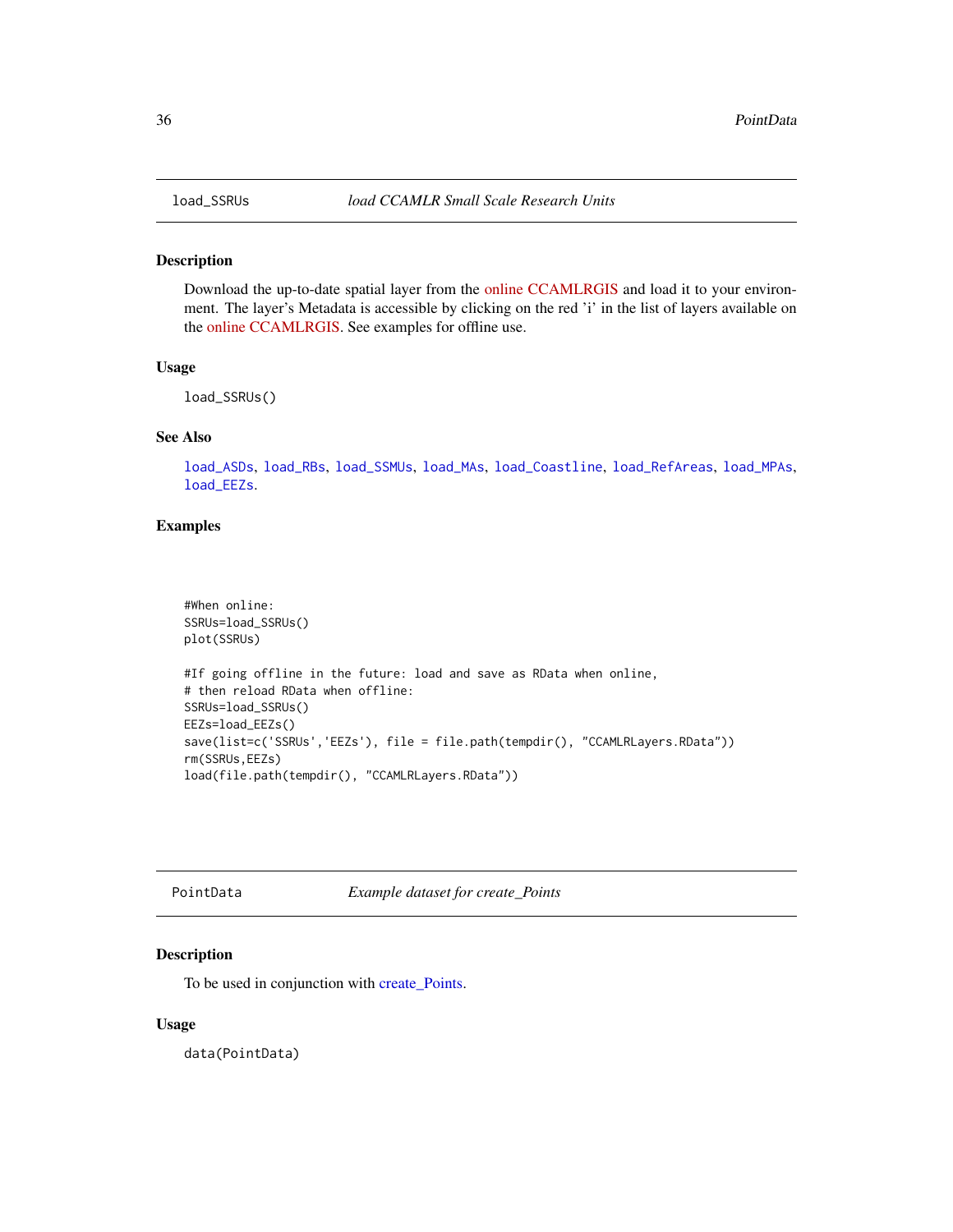#### <span id="page-36-0"></span>PolyData 37

### Format

DataFrame

### See Also

[create\\_Points](#page-15-1).

### Examples

#View(PointData)

```
MyPoints=create_Points(PointData)
plot(MyPoints)
text(MyPoints$x,MyPoints$y,MyPoints$name,adj=c(0.5,-0.5),xpd=TRUE)
plot(MyPoints[MyPoints$name=='four',],bg='red',pch=21,cex=1.5,add=TRUE)
```
PolyData *Example dataset for create\_Polys*

### Description

To be used in conjunction with [create\\_Polys.](#page-18-1)

### Usage

data(PolyData)

#### Format

DataFrame

#### See Also

[create\\_Polys](#page-18-1).

### Examples

#View(PolyData)

```
MyPolys=create_Polys(PolyData,Densify=TRUE)
plot(MyPolys,col='green',add=TRUE)
text(MyPolys$Labx,MyPolys$Laby,MyPolys$ID)
plot(MyPolys[MyPolys$ID=='three',],border='red',lwd=3,add=TRUE)
```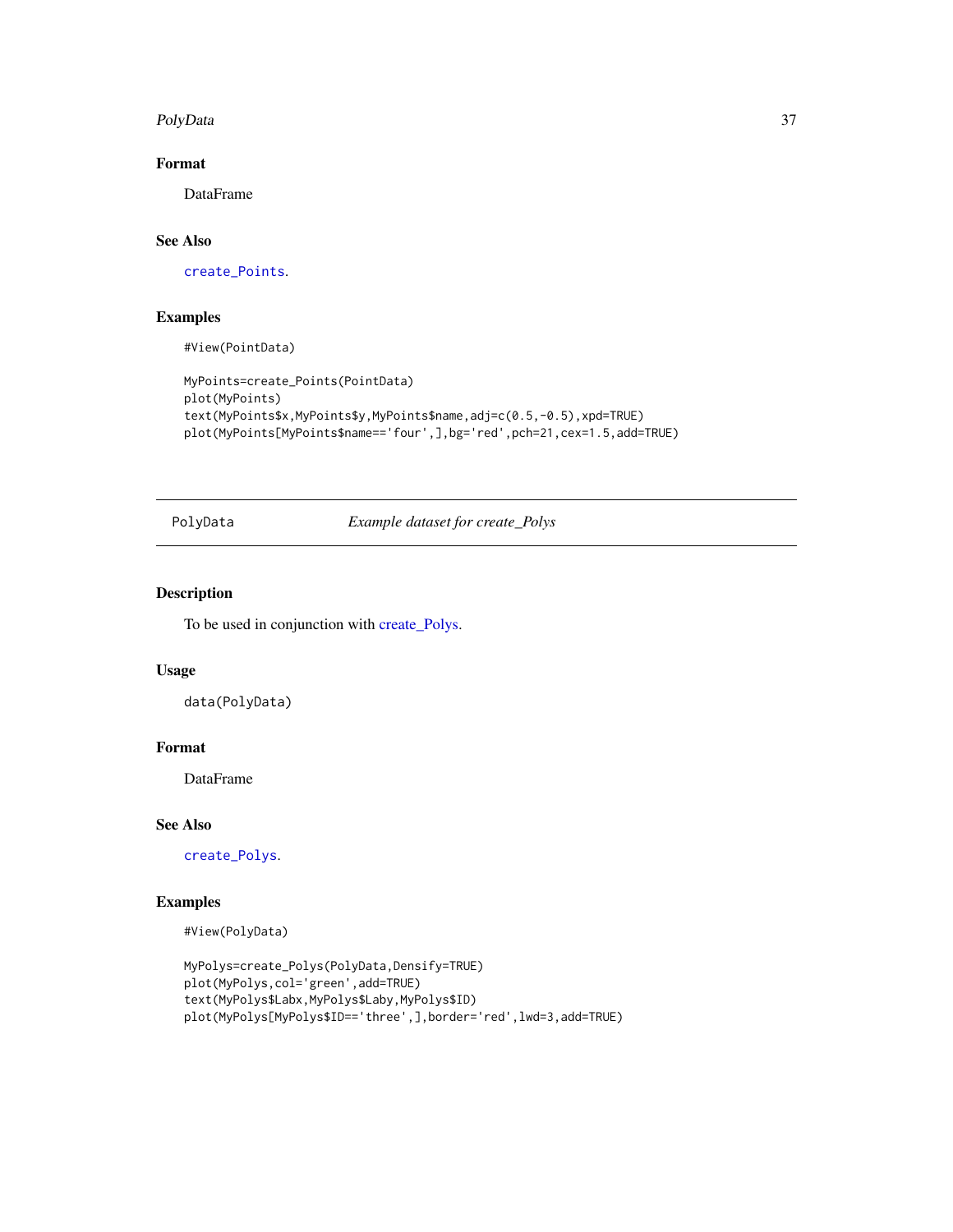<span id="page-37-0"></span>

Calculate planimetric seabed area within polygons and depth strata in square kilometers.

### Usage

```
seabed_area(Bathy, Polys, depth_classes = c(-600, -1800))
```
#### Arguments

| Bathy         | bathymetry raster with the appropriate projection, such as this one. It is<br>recommended to use a raster of higher resolution than SmallBathy.                                                              |
|---------------|--------------------------------------------------------------------------------------------------------------------------------------------------------------------------------------------------------------|
| Polys         | polygon(s) within which the areas of depth strata are computed.                                                                                                                                              |
| depth_classes | numeric vector of strata depths. for example, depth_classes=c(-600,-1000,-2000).<br>If the values $-600$ , $-1800$ are given within depth classes, the computed area<br>will be labelled as 'Fishable area'. |

### Value

dataframe with the name of polygons in the first column and the area for each strata in the following columns. Note that polygon names are taken from the first column in the data of the input SpatialPolygonDataframe.

#### See Also

[SmallBathy](#page-38-1), [create\\_Polys](#page-18-1), [load\\_RBs](#page-32-1).

### Examples

```
#Example 1: Compute fishable area in Research Blocks using the SmallBathy (not recommended)
```

```
RBs=load_RBs()
RBs@data[,1]=RBs$GAR_Short_Label #Take the 'GAR_Short_Label' as polygon names
FishDepth=seabed_area(SmallBathy,RBs)
#View(FishDepth)
```
#Example 2: Compute various strata areas within user-generated polygons

```
MyPolys=create_Polys(PolyData,Densify=TRUE)
FishDepth=seabed_area(SmallBathy,MyPolys,depth_classes=c(0,-200,-600,-1800,-3000,-5000))
#View(FishDepth)
```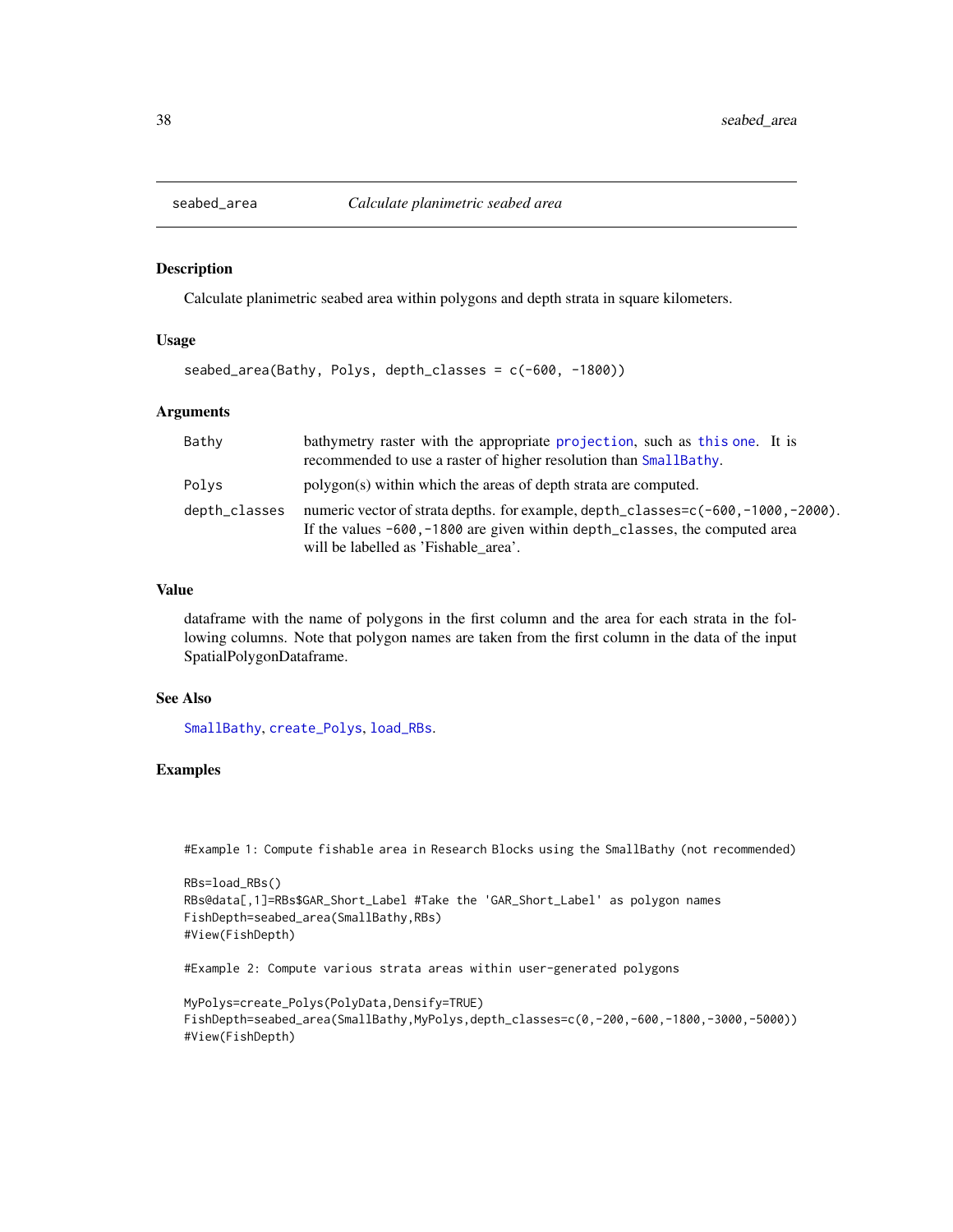<span id="page-38-1"></span><span id="page-38-0"></span>SmallBathy *Small bathymetry dataset*

#### Description

Bathymetry dataset derived from the [GEBCO 2019](http://www.gebco.net/) dataset. Subsampled using raster's [resam](#page-0-0)[ple](#page-0-0) function, using the nearest neighbor method and a 10,000m resolution. Projected using the CCAMLR standard projection ([CCAMLRp](#page-11-2)). To highlight the Fishable Depth range, use [Depth\\_cols2](#page-23-1) and [Depth\\_cuts2](#page-24-2). To be only used for large scale illustrative purposes. Please refer to the package's vignette (browseVignettes("CCAMLRGIS"); see Section 1) to produce a higher resolution raster, suitable for analyses.

#### Usage

data(SmallBathy)

#### Format

raster

### See Also

[add\\_col](#page-1-1), [add\\_Cscale](#page-3-1), [Depth\\_cols](#page-22-1), [Depth\\_cuts](#page-24-1), [Depth\\_cols2](#page-23-1), [Depth\\_cuts2](#page-24-2), [get\\_depths](#page-25-1), [create\\_Stations](#page-20-1).

### Examples

plot(SmallBathy,breaks=Depth\_cuts,col=Depth\_cols,axes=FALSE,box=FALSE)